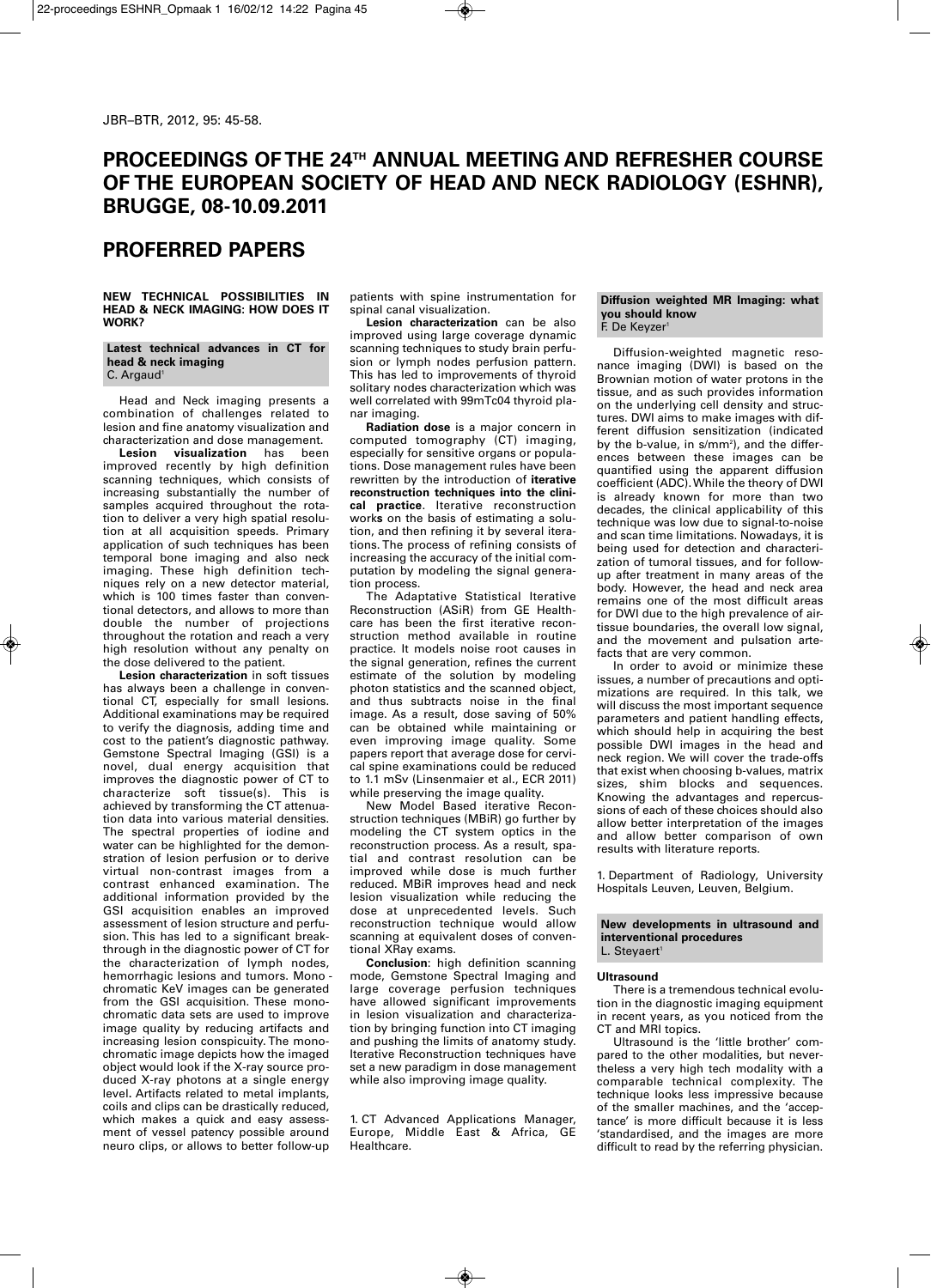The diagnostic result is also more operator dependent than with other modalities, but the diagnostic potential is very high in experienced hands.

Ultrasound is not only an effective diagnostic method, but also economical. It is a relatively cheap method: machines, even the high end ones, are cheap compared to CT, cone beam CT, and MRI and even standard (digital) X-ray. They require less personnel, less preparation, no contrast media, and the power consumption (including often necessary cooling) is very low compared to other modalities. Less space is needed for installation, and the exams can be performed bedside if needed. It is not an old fashioned, but a very modern and 'green' technique, requiring not only less energy (CO2), but it has no adverse effects like Xray or maybe high energy magnetic fields or radio-waves, or potential short and long term side effect of Iodine or Gadolinium contrast media. Maybe we should consider more a eco-fiendly use of medicine in general…

Ultrasound has a very good tissue contrast resolution without the use of contrast media. It is the first choice method for younger patients and for evaluation of a palpable lesion.

It is the most frequently used method for guiding interventional procedures.

Ultrasound is more and more used in the staging of lymph nodes, combined with FNA.

Increased computing power in High end *multichannel digital systems* (> 512 digital send-receive channels are common) and the development of high frequency *ceramic transducers* have dramatically improved image quality.

The transducer frequency we use is adapted to the field of interest; lower frequencies (e.g. for abdominal work) provide a deeper penetration but less spatial resolution. For superficial structures we use very high frequency probes, and nowadays frequencies over 10MHz are standard, and up to 18MHz is currently used in small parts. This improves the spatial resolution, and is capable of imaging fine detailed anatomic structures.The higher the frequency used the higher the spatial resolution, which is below 0.1 mm.

The technique is specifically suitable for soft tissue exams. For superficial applications like in the ENT area, we need a detailed resolution. Areas of interest are salivary glands, thyroid and parathyroid, lymph nodes, vascular structures.

*Matrix probes*, using multiple rows of crystals, can obtain a finer ultrasound beam enabling thinner slices, resulting in better contrast and lass partial volume effect due to slice thickness. Ultrasound is a tomographic technique providing us with a real time imaging in a infinite number of planes and orientations.

*Harmonic imaging*, difficult to obtain with higher frequencies, is certainly one of the major improvements in recent years. It improves the contrast resolution and reduces artifacts, which are the greatest cause of poor image quality.

Spatial and frequency *compounding* techniques also increase image resolution and decrease artifacts and image noise.

*Color and Spectral Doppler* techniques are very sensitive nowadays, and enable to study vascularisation of soft tissue lesions. Malignant tumors tend to be more vascularised than benign ones, and usually have a higher resistance flow than benign masses. These techniques also enables us to study the vascular structures in the neck; it is a standard technique for imaging carotids and asses stenosis.

*Elastography* is one of the most recent ultrasound development. With this technique it is possible to measure the differences in tissue elasticity or stiffness; as it is well know by palpation, malignant lesions tend to be harder than benign ones, and appear larger because of stromal reaction . This differences can be visualized by elastography. Elastography seems to increase the specifity of mass lesions, and reduces the need for biopsy.

Elastographic data can be obtained using tissue Doppler information, or through pixel by pixel correlation (strain imaging). A more recent method measures the (transversal) shear waves that are proportional to the tissue elasticity. High frame rates of over 20.000 images per second are needed for that. It is actually the only method capable of quantifying elasticity in kPa. Malignant tumors show significantly higher values than benign lesions.

*Ultrasound contrast* is a specific product containing microspheres filled with gas; the characteristics of these micro bubbles (smaller than red blood cells) can be altered by the acoustic energy waves, and let us study vascularity of lesions, not only degree of vascularity but also the wash in-wash out characteristics of a lesion.

*3D-imaging* has become a standard in obstetric ultrasound but is also finding his way in superficial imaging thanks to dedicated 3D probes. From these 3D data sets virtual reconstructions and fly-thru techniques are developed to provide an endoscopic-like visualization.

Endoscopic ultrasound techniques, like transoesophageal (TE) or endobronchial (EBUS) and even intravascular techniques with miniature probes have been developed. TE and EBUS can be used to stage mediastinal lymph nodes, and even provide possibilities for US guided cytological sampling.

Using magnets and GPS like techniques, *fusion imaging* is also under development, giving the possibility to have real time comparison with CT or MRI data.

#### **Interventional techniques**

Image guided biopsy techniques are standard procedures nowadays. Surgical open biopsy seems a thing of the past due to the use of very accurate, minimally invasive techniques, and can be virtually considered as malpractice. One area where there has been a lot of evolution in biopsy techniques is breast. Some of

these techniques can also be applied in the field of ENT.

Frequently a preoperative histological diagnosis can easily be obtained using US guide needle biopsy.

More and more, staging of axillary lymph nodes is performed with ultrasound and guided needle aspiration or biopsy.

Hook wire localization can be used to guide surgical biopsy of lymph nodes, e.g. in case of suspicion of lymphoma.

Real time US guidance is a big advantage to assure accurate positioning of biopsy needles.

FNA is largely abandoned for the diagnosis of solid lesions, in favor of micro biopsy, which gives more histological material for a better and more confident diagnosis. FNA is still valuable for staging lymph nodes, where the retrieval of cellular material is easier. Vacuum biopsy is reserved for more complex lesions in the breast, but could also be used in ENT in some cases. The latest techniques enable multiple biopsies with a single needle insertion, and are safer because there is no forward throw of the needle during the procedure .

In conclusion we can say that there are tremendous technical improvements in the different diagnostic imaging procedures that increase the sensitivity and specifity in ENT exams. The value of Ultrasound should not be underestimated. It is also easily available and requires no special preparation. US guided minimally invasive diagnostic biopsy techniques make it possible to have a very reliable diagnostic work-up.

1. Department of Radiology, AZ Sint-Jan Brugge-Oostende av, Bruges, Belgium.

#### **NEW CLINICAL HEAD & NECK APPLICA-TIONS**

**New CT applications and the value of perfusion CT** A. Trojanowska<sup>1</sup>

Computed tomography (CT) is routinely used for diagnosing and staging of head and neck malignancies. However, evaluation of sole anatomic images has some drawbacks, as early lesion detection remains difficult and benign processes can mimic malignancies. In many cases inflammatory response and oedema cannot be differentiated from tumour itself, what leads to over-interpretation and upstaging of the disease. On the other hand, pattern of infiltration not accompanied by visible anatomic distortion may result with lesion down-staging. Also, imaging post-surgical and post-RTG-therapy patients can be challenging due to anatomical alterations and posttreatment changes.

For better evaluation of tumour extent dynamic scanning with perfusion imaging (CTP) has been introduced. It quickly became an effective, simple and reliable method for the assessment of neo-angiogenesis, which is typical for tumour.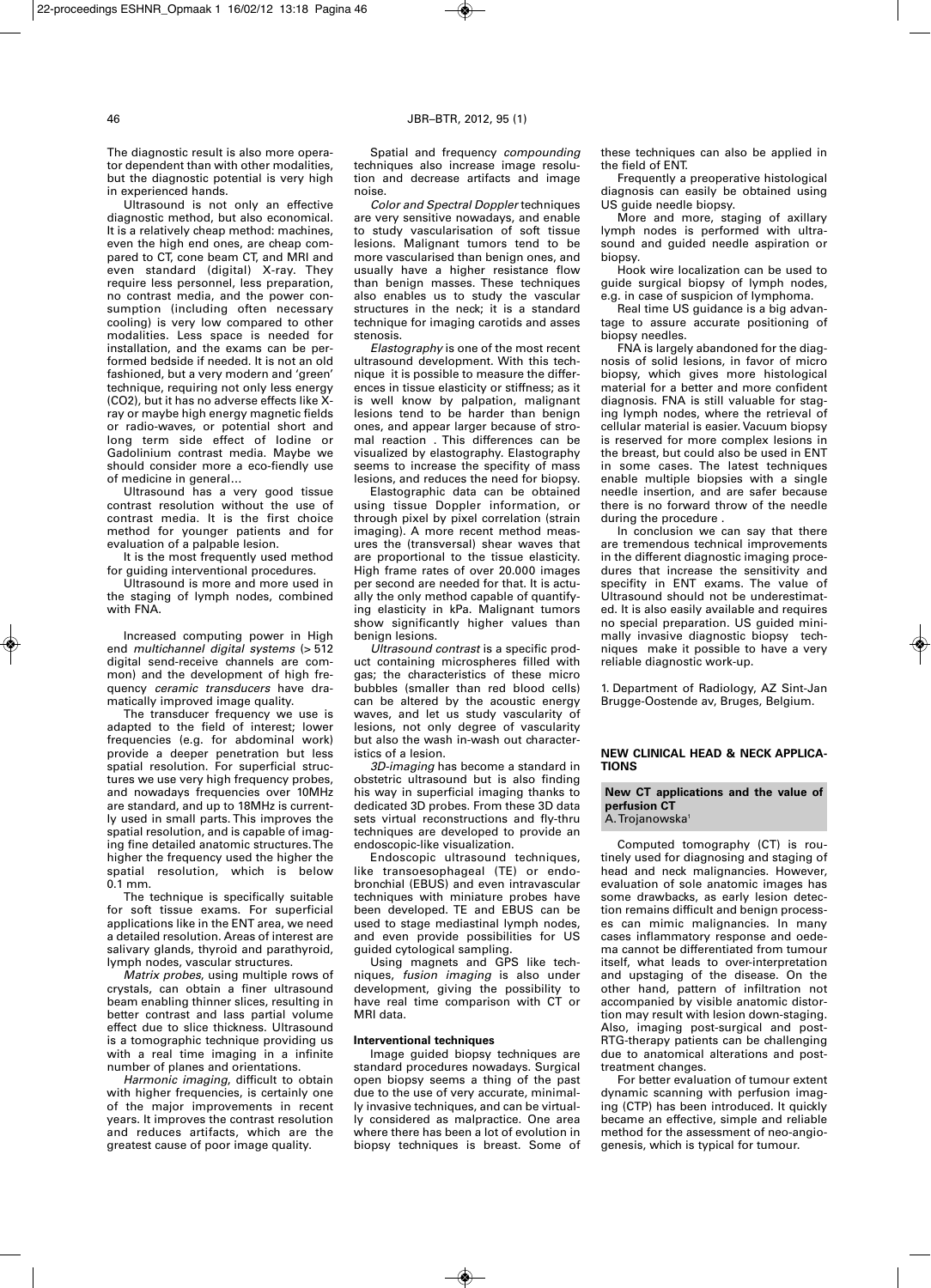CTP during last years has been widely used to detect cancer, stage it, predict tumour behaviour and assess the response to radio- and chemotherapy. It specially holds promise in better delineation of the extent of tumour, more accurate staging and earlier depiction of squamous cell carcinoma recurrence.

Since recent studies have demonstrated that squamous cell carcinomas of head and neck, with increased blood volume/flow are more chemosensitive than other lesions with relative decreased perfusion parameters, perfusion techniques may be particularly useful in determining which patients would benefit from such medical treatment, as opposed to surgical therapies which may not always preserve organ function.

Knowledge about new powerful techniques of functional imaging, like CTP, its advantages and proper application, may help to improve the salvage rate and reduce the morbidity of treatment for recurrent head and neck squamous cell cancer, by earlier and more confident detection of both primary and residual/ recurrent disease.

1. Department of Radiology, University Medical School of Lublin, Poland.

#### **Value of PET CT and PET MR and their contemporary applications** M. Becker<sup>1</sup>

1. Geneva, Switzerland.

#### **Clinical DWI applications: does it always work?** V. Vandecaveve<sup>1</sup>

Diffusion-weighted magnetic resonance imaging (DW-MRI) is a technique that characterizes tissue based on the random displacement of water molecules which is limited by the underlying tissue-specific microstructural barriers. This random water molecule movement is quantified by the apparent diffusion coefficient (ADC), while native high b-value images are used for lesion detection and initial qualitative characterization where possible.

ADC-values reflect the amount of signal loss on the DWI images with increasing b-value and show an inverse correlation with tissue cellularity.

Many technical improvements including the development of echo-planar imaging (EPI), increase of the main magnetic field, stronger high-quality gradients, improved coil-design and parallel imaging have enabled the use of DW-MRI with diagnostic quality in the head and neck.

The main (potential) applications of DW-MRI in the head and neck are oncologic (roughly to be subdivided into detection of unknown primary, nodal characterization and staging and treatment follow-up) and non-oncologic (mainly detection of cholesteatoma).

The aim of the presentation is to outline the potential applications and pitfalls (for instance nodal reactivity, abscess, fungal infection and granuloma) of DW-

MRI in the head and neck. Furthermore, the indications will be discussed where DWI is already suitable for clinical use or requiring further development. Also possible solutions for recognizing potential pitfalls and increasing the accuracy of DWI in the head and neck by making image interpretation more straightforward and by adding anatomical imaging criteria or dynamic contrast enhanced MRI (DCE-MRI) as an adjunct tool will be discussed.

1. Department of Radiology, University Hospitals Leuven, Leuven, Belgium.

## **SINUSES: WHAT THE RADIOLOGIST AND SURGEON SHOULD TELL EACH OTHER**

**Surgical anatomy** R. Maroldi 1

There are three main fields in which imaging provides critical anatomical data for planning endonasal surgery: untreated-inflammatory lesions and their revision, sinonasal neoplasms and skull base lesions.

The three fields share the fact that anatomical data are essential to identify variations that increase the risk of damaging *dangerous* sinusal walls, as the lamina papyracea, the cribriform plate, the sphenoid walls. In fact, inadvertent bone penetration may result in iatrogenic lesions of the orbital content, dura, brain, nerves and vascular intra-extracranial structures. CT is the technique of choice to detect and delineate these bone changes and to identify bone landmarks. The direct demonstration of cranial nerves branches is better accomplished by MR, both for the extracranial course (fissures, fossae, foramina) and the intracranial portion.

- 1. Which anatomical structures the radiologist should demonstrate and indicate in planning endonasal surgery for untreated sinonasal inflammatory lesions.
	- a. In the last decade, several training plans have been developed for the acquisition of the surgical skills required to master the incremental technical difficulty of the different endonasal surgical procedures.<br>Training programs include  $programs$ fundamentals (and more) of imaging techniques, where CT and MR anatomy is the backbone.
	- b. PACS and imaging-based intraoperative navigation systems have directly pulled the surgeon into the volume-based imaging anatomy. There, multiplanar interaction with the MSCT volume greatly facilitates the surgeon in the identification of key anatomical structures. Of course, reconstructed MPR sections in all 3 planes should always been provided by the radiologist. Nowadays, though more experience and skill have been collected,<br>frontal and sphenoid sinus and sphenoid sinus approaches are still the most challenging.
- c. Frontal sinus approach. The frontal sinus has the most complex and variable drainage of any paranasal sinus. Its drainage pathway (or frontal recess) is a non-regularspace, funnel-shaped, crossing the anterior ethmoid complex down from the frontal sinus ostium. The ostium is identified on sagittal CT reconstructions as a *waist* in the hourglass configuration made by frontal sinus and upper frontal recess. The slope of the frontal recess, its bending and size greatly vary. In fact, the anterior outline of the upper recess is subjected to the anatomical variations of the agger nasi cell and frontal cells. Conversely, the posterior edge of the recess is mainly shaped by the ethmoid bulla and frontal bullar,<br>suprabullar, and supraorbital suprabullar, and ethmoid cells (if present). The inferior portion of the frontal recess is a narrower corridor formed by the ethmoid infundibulum if the upper uncinate process attaches medially to the skull base, or by the middle meatus if the upper uncinate attaches laterally onto the lamina papyracea. Access to the natural ostium of the frontal sinus is, therefore, quite variable as it is subjected to the changeable degree of pneumatization of the two cellcomplexes lying in the sagittal plane: the agger nasi (anteriorly) and the bulla ethmoidalis (posteriorly), and to a structure on the coronal plane: the uncinate process.
	- i. Confusing the roof of the frontal cells with the frontal sinus roof may lead to incomplete removal of the cells in the frontal recess (one of the commonest causes of failure of endoscopic sinus surgery) or – conversely – to intracranial penetration.
	- ii. Sagittal and coronal planes are necessary for a detailed demonstration of the recess pathway and its emptying into the ethmoid infundibulum or, directly, into the middle meatus. Axial CT plane sections precise the relationships with the surrounding groups of fronto-ethmoidal cells.
	- iii. The presence of a supraorbital ethmoid cell is a valuable anatomical finding as it alerts about the course of the anterior ethmoidal artery, which runs far from the etmoid roof in this variant. On coronal CT, the radiologist should look for a medial notch of the orbit (anterior ethmoidal foramen), the anterior ethmoidal sulcus on the lateral wall of the olfactory niche and the "mesentery" through the supraorbital ethmoid cell containing the artery. Dehiscences of the bone mesentery are observed in up to 40%.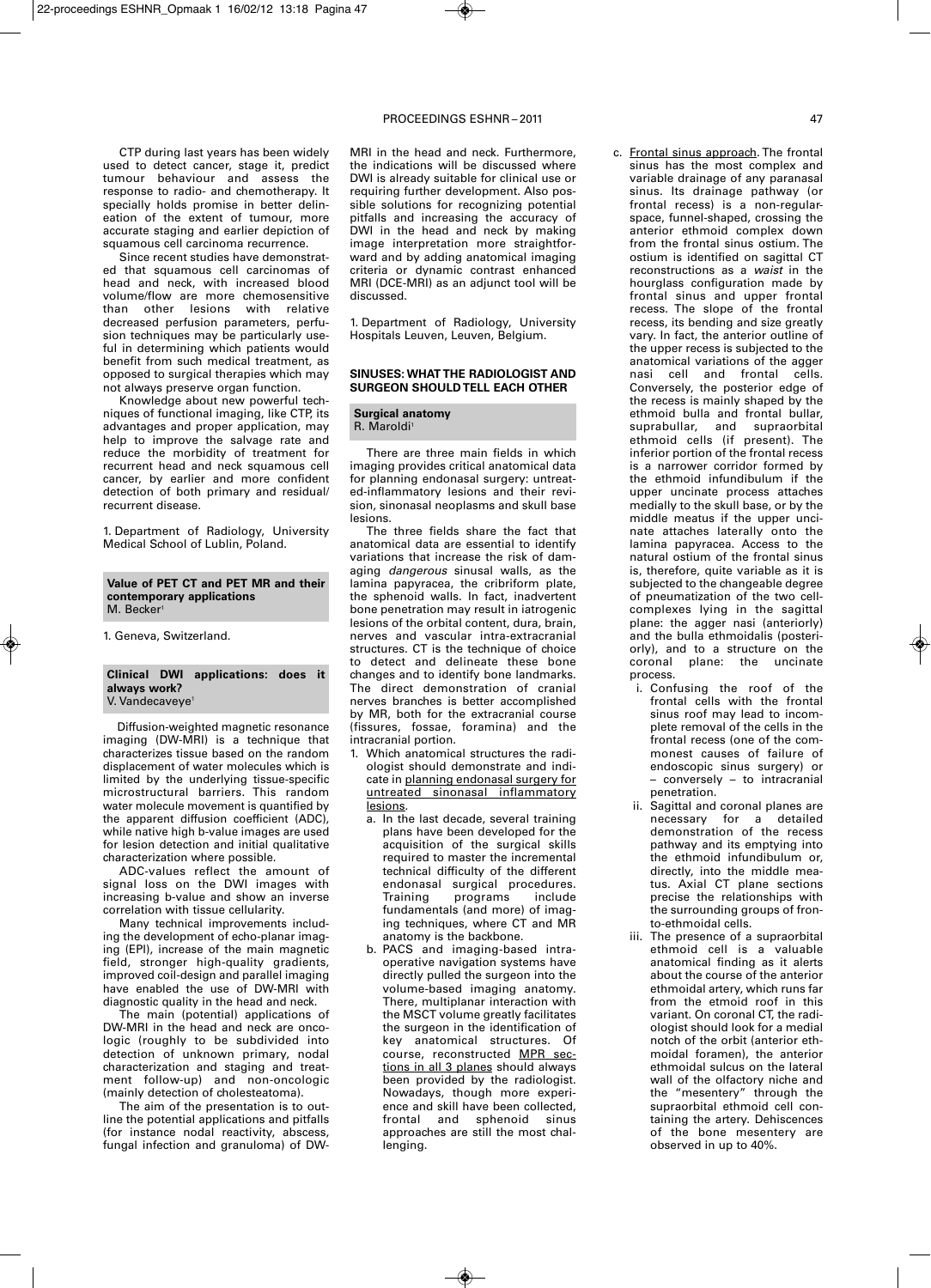- d. Sphenoid sinus approach. The sphenoid sinus can be both a target for endonasal surgery (mostly because of fungal lesions or mucoceles) or a corridor to reach the sellar and suprasellar areas (in case of pituitary lesions, selected craniopharyngiomas and meningiomas), the middle skull base floor (laterally, mostly for CSF leak through the lateral cranio-pharyngeal canal) or the pre-pontine cistern (posteriorly, mostly to treat chordomas). On CT the radiologist should report about:
	- i. the type of sphenoid pneumatization (Hamberger' classification), and the pattern of intrasphenoidal sepimentation.
	- ii. the presence/extent of sphenoid sinus lateral recesses, possible dehiscence of recess roof.
	- iii. the presence of abnormal pneumatization of a posterior ethmoidal cell projecting over the sphenoid sinus (Onodi cell). In this variant, the presence/ extent of bone dehiscences of the optic and internal carotid artery canal should be carefully evaluated.
	- iv. For inflammatory lesions the trans-ethmoidal approach is the one most frequently used. In this approach four primary bone lamellae must be crossed: the uncinate process, the anterior wall of the ethmoid bulla, the ground lamella of the middle turbinate and the anterior wall of the sphenoid sinus. All lamellae are mainly bent in the coronal plane. Therefore, axial and sagittal CT sections are best suited to demonstrate their tilt, shape, and attachment. Other endonasal approaches to the sphenoid sinus are the para-septal, transrostral and trans-ethmoidpterygoid approaches.
- 2. Which anatomical structures the radiologist should demonstrate and indicate in planning revision surgery following previous FESS for inflammatory lesions.
	- a. In revision surgery a detailed imaging assessment of the post-surgical changes is essential. CT should demonstrate which structures have been resected – and to which extent – and which structures are still present. Imaging should also report about the presence of scar tissue, bending of fragmented residual portions of the middle turbinate, impaired sinusal drainage, incomplete resection of cells. The surgical landmarks used in untreated patients may be useless because of partially or totally resected. In addition, when dealing with recurrent polyposis it may be very difficult on CT to identify residual bone lamellae, as often reabsorbed or distorted by the lesion itself. Therefore, on imaging it is easier to delineate structures

as the maxillary sinus roof, the medial orbital wall or the skull base that should not have been changed/resected by previous surgery. Particular attention should be placed on the identification of dehiscent bone walls.

- b. Recurrent maxillary sinus impaired drainage post maxillary antrostomy may be caused by scar tissue, by a residual uncinate process or unresected large infraorbital ethmoid cells. Multiplanar CT analysis may demonstrate key anatomical findings as the lateral attachment of the uncinate on lacrimal duct medial wall and its superior insertion. As the revision surgery has to include the ethmoid complex, another landmark to look for on CT is the horizontal segment of the ground lamella of the middle turbinate. This segment is usually spared as it stabilizes the residual middle turbinate preventing its lateralization. Moreover, if the superior turbinate is still intact, and detectable by CT, it should be reported because this structure may act as a landmark to identify the sphenoethmoid recess.
- 3. Which anatomical structures the radiologist should demonstrate and indicate in planning endonasal, open or combined surgery for malignant neoplasms or skull base lesions.
	- a. Once histology shows a sinonasal neoplasm amenable for surgery, key surgical anatomy includes the demonstration that the tumor does not/or extends through the bony walls of the sinuses.The most critical anatomical landmarks for treatment planning include:
		- i. the orbital walls, where the most resistant structure is the inner periosteal layer; therefore imaging has to demonstrate that the periosteal lining is still containing the tumor or not;
		- ii. the posterior and anterior maxillary sinus wall. Their involvement by a malignant tumor contraindicates an endonasal endoscopic resection (EER). Open or combined surgery is then required. Other contraindications to EER include extensive lacrimal pathway involvement, diffuse invasion of hard palate, nasal bones, anterior frontal sinus wall and lateral portion of the frontal sinus.
		- iii. the pterygoid process, with its laminae, and the pterygopalatine fossa (PPF) content. The radiologist should look for signs suggesting invasion of the PPF and perineural spread (on CT and MR). Within the pterygoid process are two channels that lead to the intracranial surface of the skull base: the vidian canal and the foramen rotundum. Vidian canal is a critical structure to check as its posterior opening

leads to the horizontal petrous portion of the ICA (and to the greater superficial petrosal nerve); the foramen rotundum and V2 conduct to the trigeminal ganglion and Meckel's cave;

- iv. the anterior cranial fossa (ACF) floor. Key anatomical structures are the bony laminae of the ACF floor (cribriform plate, fovea ethmoidalis, ethmoid and sphenoid planum) the dural layer, and the brain. If the tumor does not reach the nasal mucosa investing the ACF floor, endonasal endoscopic resection (EER) is feasible. Involvement of bone and focal infiltration of the dura can still be treated by EER with transnasal craniectomy. When the abnormal dura extends over the orbital roof, a combined cranio-endoscopic resection has to be planned;
- 4. Which anatomical structures the radiologist should demonstrate and indicate in planning endonasal for skull base lesions.
	- a. In the last decade, endoscopic endonasal surgery has become a more widely accepted option to treat lesions of the skull base. Endonasal extended approaches (EEA) have been organized into different *corridors*, which lead to specific target areas. The corridors developed in the sagittal plane span from the frontal sinus down to the odontoid. They permit to enter the skull base through the cribriform plate(s), planum ethmoidale and sphenoidale, tuberculum, dorsum sellae, and clivus.
	- b. Lesions that are treated by EEA include pituitary lesions (transellar approach), meningiomas of tuberculum sellae, selected craniopharyngiomas (transtuberculum, transplanum approaches), CSF leak repair, encephalo/meningoceles, olfactory groove meningiomas, sinonasal neoplasms (transcribri-<br>form approach), chordomas, approach), chondrosarcomas and petroclival meningiomas (transclival approach).
	- c. In addition to the anatomical data previously indicated in the endonasal surgical planning in sinonasal inflammatory and neoplastic lesions, several complex intracranial structures have to be demonstrated when planning EEA. They encompass the sella and pituitary gland, the cavernous sinus, cranial nerves, carotid branches and basilar, cisterns. This task requires integrating CT with MR sequences. In particular, high-resolution sequences are useful to detail nerves travelling through the CSF (3DFT-CISS, DRIVE) and to delineate small arterial branches or venous structures like clival venous plexus that run close to the skull base (VIBE,THRIVE).

1. Brescia, Italy.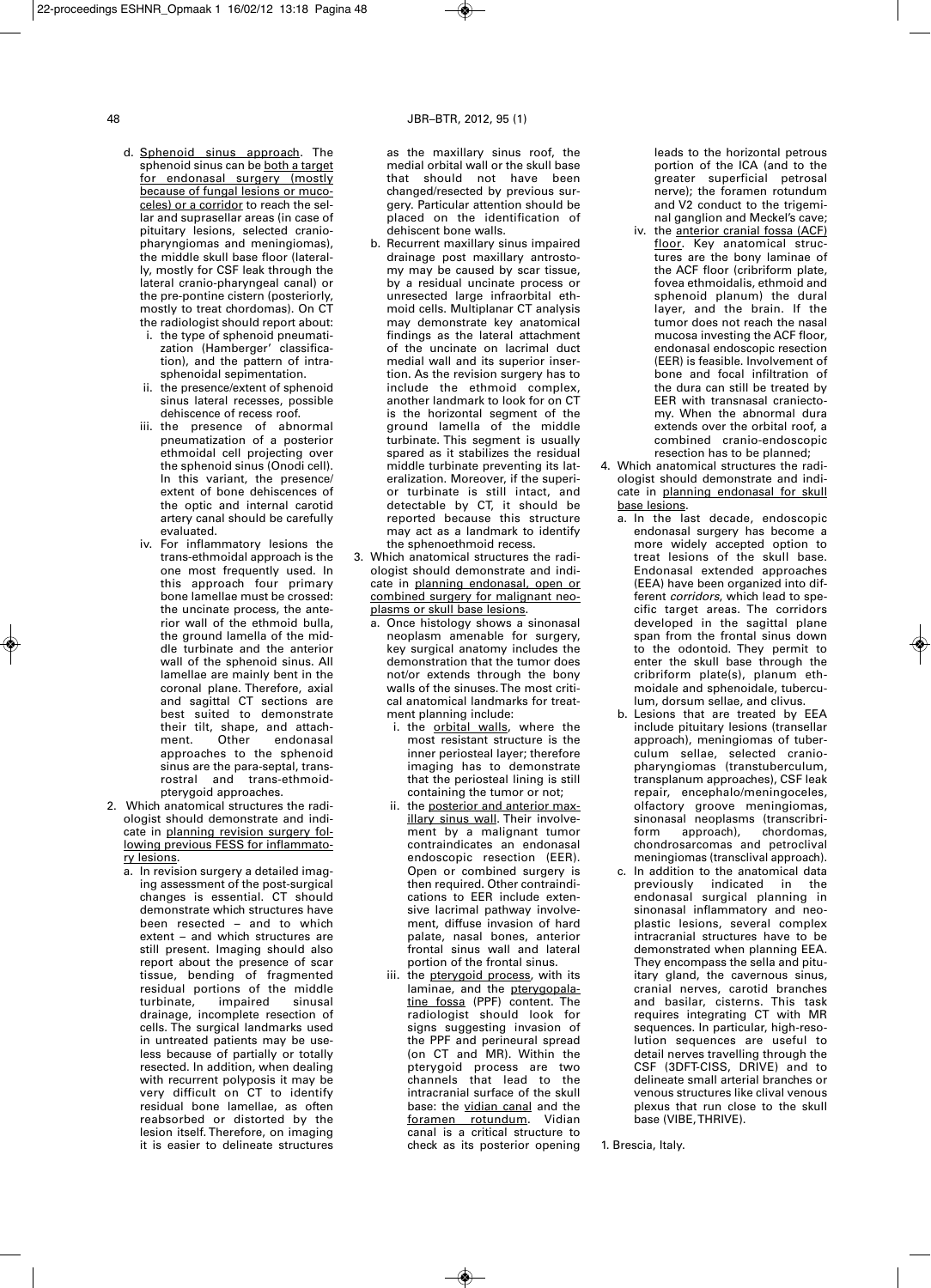**Non-tumoral sinus pathology** V. Lund<sup>,</sup>, N. Freling<sup>2</sup>

1. London, UK, 2. Amsterdam, The Netherlands.

**Sinonasal tumours: what the radiologist and surgeon should tell each other** V. Lund $\,$ , T. Beale $^2$ 

1. London, UK, 2. London, UK.

## **MAXILLOFACIAL AND BRANCHIAL ARCH MALFORMATIONS**

#### **Neural crest in maxillofacial and branchial morphogenesis** S. Creuzet<sup>1</sup>

The maxillo-mandibular and branchial system is a composite assembly of interconnected skeletal tissues, that together, these structures fulfill multiple requirements. Those collectively embrace the formation of a feeder apparatus and anchorage of the uppermost parts of the digestive and respiratory tracts. These ontogenetic processes develop from varied morphogenetic strategies that subsequently become confluent and intricate. In spite of its complexity, the maxillomandibular and branchial system, as a whole, share the common feature of being an evolutionary novelty, which, to a large extent, depends on the advent of multipotent and invasive cell population, the neural crest (NC). Originating from the margin of the neural plate, NC cells delaminate from the neural primordium and deploy in the entire embryo. The NC durably impacts on cephalic morphogenesis owing to the wide-range of its derivatives: those include neurones, glial cells, endocrine cells, melanocytes, and myofibroblasts to cartilage and bone.The structural principles underlying the maxillomandibular and branchial moprhogenesis have been enlightened by embryonic studies. Investigations carried out by the mean of embryonic chimeras have documented the fate of the three germ layers in head ontogenesis, and enabled a tremendous stride in the understanding of the cell interactions involved in the maxillo-mandibular and branchial development. Furthermore, these studies led to emphasize the pivotal role played by the cephalic NC in this process. The notions that have been gained through<br>embryological experiments have embryological experiments have enriched our views on the origin of the vertebrate head and shed light on mechanisms responsible for the growth and patterning of these structures. The presentation reports on the NC contribution to the maxillo-mandibular and branchial development and overviews the major tissue interactions and the underlying molecular mechanisms that are involved in its morphogenesis.

1. Institut de Neurobiologie-Alfred Fessard, Laboratoire de Neurobiologie & Développement - CNRS - UPR3294, Gif-sur-Yvette, France.

**Abnormal development: when and how it gows wrong** T. Naidich<sup>1</sup>

1. NewYork, USA.

#### **Congenital lesions of the neck: US, CT and MR findings** J. Delanote<sup>1</sup>

1. Department of Radiology, University Hospitals Leuven, Leuven, Belgium.

Congenital neck lesions are an uncommon group of lesions usually diagnosed in infancy and childhood. They can be evaluated with ultrasonography,computed tomography and magnetic resonance imaging ,either alone or in combination.

Ultrasound should be considered first<br>for studying suspected congenital studving suspected congenital lesions. It helps to define the primary nature of the lesion (cyst, solid, lymphadenopathy,..) and provides information about the extent of the mass in the neck. CT and MRI are best indicated for deep or extensive lesions and when ultrasound is inconclusive. They provide essential information on the location that allows preoperative planning. These examinations in young children necessitate general anaesthesia.Children are significantly more sensitive to radiation exposure(CTscan).

Congenital neck lesions are primarily benign. The most common congenital lesions in the neck are the thyroglossal duct cysts, the second branchial cleft cysts,the lymphangioma or cystic hygroma and the dermoid cyst.

Particular emphasis is applied to the embryological origin and anatomical site of the lesions to aid in differential diagnosis. We discuss the pathology of the different branchial arches: congenital cervical cystic masses among them thyroglossol duct cysts, cystic hygromas, branchial cleft cysts and thymic cysts. We include some external and middle ear anomalies arising from the first and second branchial arch. Further we look at the vascular –lymphatic spectrum and epidermoid-dermoid-teratoma lesions.

The clinical manifestations combined with knowledge of the embryology and spatial anatomy of the head and neck often provide clues for the correct diagnosis.

## **TEMPORAL BONE – WHAT THE RADIO-LOGIST AND SURGEON SHOULD TELL EACH OTHER**

### **Cholesteatoma imaging today** E. Offeciers<sup>1</sup>, B. De Foer<sup>2</sup>

Diagnosis of a middle ear cholesteatoma is based on the clinical, audiological and otoscopical evaluation of the patient. Image evaluation of a middle ear cholesteatoma prior to first stage surgery is still performed mainly using CT scan. It will nicely demonstrate the erosion of the ossicles and the bony spur of the epitympanic space as well as its relation to Prussak's space. Delineation of the tegmen and the lateral semicircular canal can also be performed.

Different types of surgery exist. In the canal wall down tympanoplasty, the mastoid is opened with resection of the external auditory canal, eradication of disease and creation of a large resection cavity. The advantage is that this cavity can be monitored nicely. One of the disadvantages is that patients are no longer allowed to swim as contact with water may provoke sudden onset of vertigo due to contact of water with the lateral semicircular canal.

In the canal wall up tympanoplasty, the external auditory canal is left intact. This increases the risk of leaving residual cholesteatoma behind so there is the need to stage.

In the primary bony obliteration technique, the tympanoplasty cavity is subsequently filled up with a mixture of bone and bone pâté. Ossicular chain reconstruction can be performed in the same stage or during second look surgery.This type of surgery has a lower rate of residual and recurrent cholesteatoma.

MR imaging has gained increasing importance in the diagnosis and followup of middle ear cholesteatoma the past few years.

Whereas CT is regarded as the primary imaging tool in clinical clear-cut middle ear cholesteatoma to evaluate the extension of the cholesteatoma, MRI has its place in the clinically doubtfull cholesteatoma as well as in the evaluation of the pre second-look patient looking for residual and/or recurrent cholesteatoma.

Two types of MR imaging techniques have mainly been used. The delayed<br>gadolinium-enhanced T1-weighted gadolinium-enhanced sequences and the non echo-planar diffusion-weighted MR sequences.

The rationale of the delayed-gadolinium enhanced T1-weighted sequences is based on the fact that scar tissue and inflammation require time to enhance and that early scanning might result in false positive results.The echo-planar diffusion-weighted MR sequences have been abandoned in favour of the non echo-planar diffusion-weighted due to the higher resolution, the thinner slice thickness and the complete lack of susceptibility artefacts of the latter sequences. On diffusion-weighted sequences, cholesteatoma lightens up as a hyperintense lesion on b-1000 images. It has been proven that the combination of delayed gadolinium-enhanced T1weighted sequence and non echo-planar diffusion-weighted sequences yields no higher sensitivity, specificity, negative and positive predictive value than the non echo-planar diffusion-weighted sequences alone. Imaging of middle ear cholesteatoma can hence be performed using non echo-planar diffusion-weighted sequences alone. Association to T2-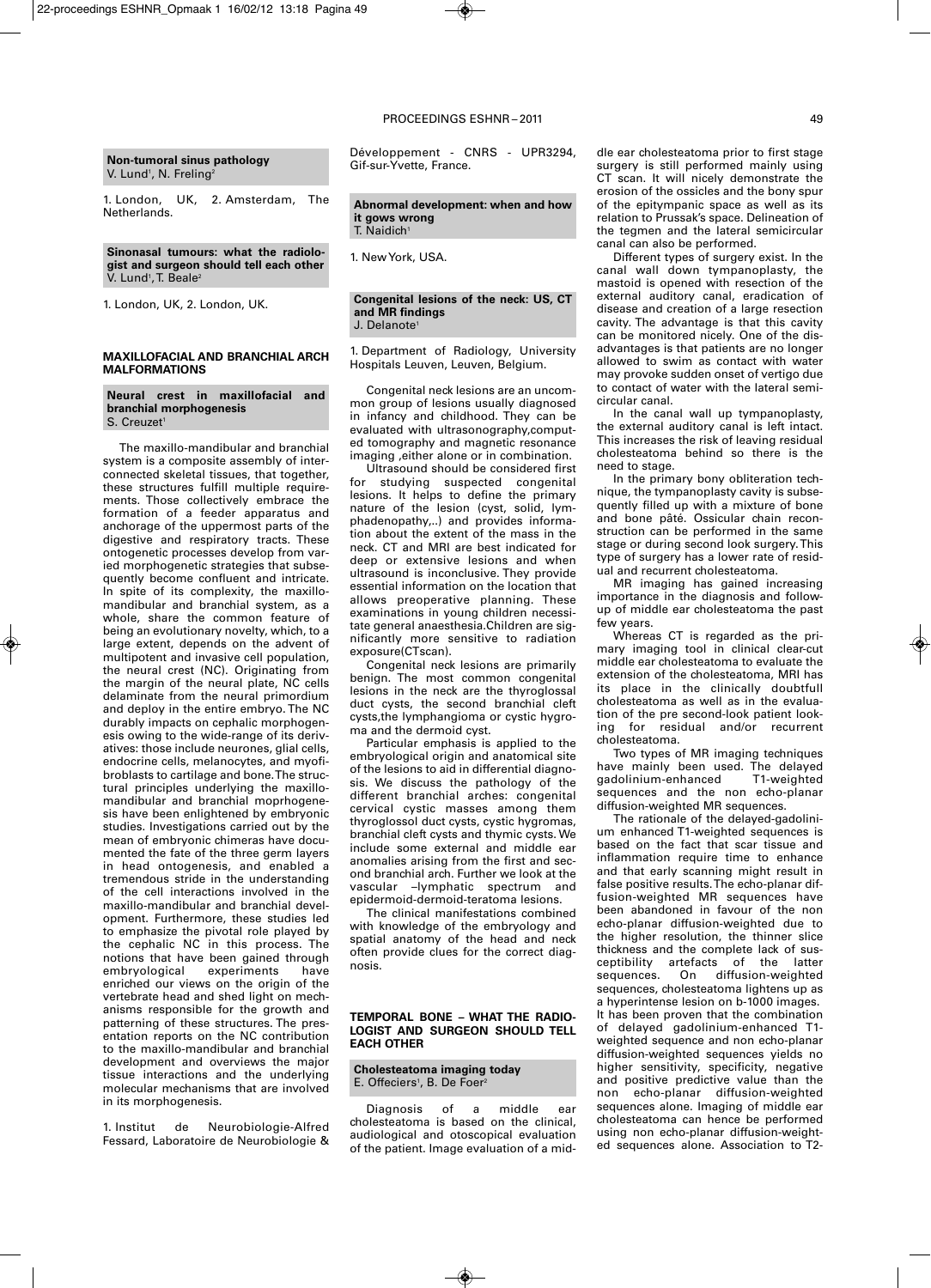Exception should be made in case of an infected cholesteatoma and in case of suspicion of associated complications. In those cases, the combined protocol including delayed gadolinium-enhanced T1-weighted sequences and non echoplanar diffusion-weighted sequences should be used.

Imaging evaluation of patients prior to second-stage surgery should be performed by MRI using non echo-planar diffusion-weighted sequences alone. This inevitably will reduce the number of negative second-look surgery. By doing so, the number of useless CT scan will also diminish, reducing patient's irradiation.

#### **References**

- 1. De Foer B., Vercruysse JP., Spaepen M., Somers T., Pouillon M., Offeciers E., Casselman J.W.: Diffusion-weighted magnetic resonance imaging of the temporal bone. *Neuroradiology*, 2010, 52: 785-807.
- 2. De Foer B., Vercruysse JP., Bernaerts A., Meersschaert J., Kenis C., Pouillon M., De<br>Beuckeleer L., Michiels J., Beuckeleer L., Bogaerts K., Deckers F., Somers T.,<br>Hermans R., Offeciers E., Offeciers<br>Middle Casselman J.W.: Middle ear cholesteatoma: non-echo-planar diffusion-weighted MR imaging versus delayed gadolinium-enhanced T1 weighted MR imaging: value in detection. *Radiology*, 2010, 255: 866-872.

1. University Department of Otorhino-<br>laryngology, AZ Sint-Augustinus laryngology, AZ Sint-Augustinus<br>Hospital, Wilrijk (Antwerpen), Belgium, Hospital, Wilrijk (Antwerpen), Belgium, 2. Department of Radiology, GZA Hospitals Sint-Augustinus, Wilrijk, Belgium.

## **Congenital inner ear malformations and cochlear implants** L. Sennaroglu<sup>1</sup>, B. Ozgen<sup>2</sup>

This presentation will review the important aspects of imaging in the evaluation of the patients with congenital inner ear malformations with an emphasis on the imaging before cochlear implantation.

The different types of congenital inner ear malformations will be summarized and standard surgical implantation techniques will also be briefly described to familiarize the audience with these anomalies and treatment methods.

CT and MR imaging of the temporal bones before implantation will be reviewed with an interactive discussion between radiologist and surgeon, followed by real time movies during implant surgery. Contraindications for the cochlear implantation including cochlear nerve aplasia and absence of the cochlea will be highlighted. Additionally potential sites of surgical complication such as aberrant facial nerve, cases with increased CSF gusher risk will be pointed out.

# 50 JBR–BTR, 2012, 95 (1)

For the assessment of congenital inner ear malformations and evaluation of the patients before cochlear implantation, the radiologists should be familiar with the surgical techniques and be able to identify clinically and surgically relevant findings that may contraindicate the implantation or alter the surgical methods.

1. Department of Otolaryngology-Head and Neck Surgery, Hacettepe University<br>Medical Faculty, Ankara, Turkey, Medical Faculty, 2. Department of Radiology, Hacettepe University, Ankara,Turkey.

#### **Conductive hearing loss with an intact tympanic membrane**

J.W. Casselman1,2,3 , E.F. Offeciers<sup>4</sup>, B. De Foer3

The diagnostic methods available in patients with conductive hearing loss with an intact tympanic membrane are: personal and family history, otoscopy, audiology, imaging, surgical inspection and counselling. However, surgical inspection is only performed as a last resort, when all diagnostic efforts have failed to yield a plausible pre-operative diagnosis.The most important symptoms and personal history data that predict trouble are family history (e.g. otosclerosis), age and circumstances at onset of the hearing loss (e.g. childhood-LVA, trauma-luxation of the ossicles), fluctuating hearing loss and autophony (e.g. superior semicircular canal dehiscence-SCCD), recurrent vertigo/dizziness (e.g. fistula due to trauma), history of recurrent middle ear disease (e.g. incus lysis and tympanosclerotic fixation) or surgery. The most important clinical signs that predict trouble are: congenital facial abnormalities (congenital hearing loss) and otoscopic signs of EAC or ME disease (incus lysis or tympanosclerotic fixation, myringosclerosis or scarring of the TM, convexity or deep retraction of the pars flaccida due to cholesteatoma, pulsating drum or color change of the drum due to a dehiscent or aberrant vessel). The most important audiological signs that predict trouble are: fluctuating thresholds (LVA – imaging), unusual form of the audiogram (malleus fixation, LVA, SCCD – imaging), high impedant tympanogram (malleus fixation), stapedial reflex presence (posttraumatic ossicular luxation), tuning forks in contradiction with PTA and a phantom curve. CT can be used to detect the above mentioned causes like otosclerosis, tympanosclerosis, posttraumatic ossicular lesions, incus lysis, minor ear dysplasias and SCCD. MRI can be used to exclude schwannoma or is used when there is suspicion of congenital cholesteatoma or labyrinth dysplasia. Hence, the surgeon and radiologist should discuss whether a CT or MR has to be performed whenever something is "out of tune".The most important reasons to ask for imaging are: atypical history, cases suspect for congenital hearing loss, suspect otoscopic image, asymmetric BC thresholds, profound mixed loss and suspect tympanometry.

The above mentioned clinical – radiological approach will be discussed and illustrated in this lecture.

1. Department of Radiology, AZ St-Jan<br>Brugge AV, Brugge, Belgium, Brugge AV, Brugge, Belgium, 2. University of Ghent, Gent, Belgium; 3. Department of Radiology, and 4. University department of ENT, St-Augustinus, Wilrijk, Belgium.

## **HEAD & NECK STRUCTURES AND THEIR CONNECTION WITH CRANIAL NERVES AND NUCLEI**

**Anatomy of the cranial nerves, cranial nerve nuclei and tracts** T. Naidich<sup>1</sup>

1. NewYork, USA.

#### **Symptoms-guided imaging of the cranial nerves and nuclei** S. Kollias<sup>1</sup>

The brainstem (mesencephalon, pons, and medulla oblongata) contains the nuclei of the cranial nerves III to XII and their complex connectivity, serves as a conduit for many ascending and descending pathways and cerebellar connections, and is important for many key integrative functions (control of movement, modulation of pain, autonomic reflexes, arousal, and consciousness. In this presentation we will focus on a symptom-based diagnostic approach to lesions involving the cranial nerves (CN) III to XII and their nuclei in the brainstem (with the exception of CN VIII, which will be covered in the following presentation).

For tailoring the imaging approach the neuroradiologist needs to be familiar with how neuroanatomical functional units cluster in the brainstem.These units can be divided into cranial nerve nuclei, pigmented nuclei, and tracts. When two of these three anatomical units show impairment simultaneously (i.e., cranial nerve deficit and crossed corticospinal neurological signs), the first place to localize the lesion is within the brainstem. Furthermore, cranial nerve symptoms provide rostral-caudal localization and long tract related symptoms provide medial-lateral localization.

Specific clinical symptoms noticed by the neurologist or the ENT surgeon, or sometimes the neuroradiologist, should help in the potential localization of the lesion to specific CN nuclei within the brainstem or along the fibers of the specific CN.

The nuclei for CNs III, IV and part of V (sensory) are found in the midbrain. Affliction of the oculomotor n. (III) will manifest with ipsilateral eye deviation down and laterally, ptosis, and dilated pupil unresponsive to light. Lesion involvement of the trochlear n. (IV) may cause diplopia. Trigeminal n. (V) lesions will cause ipsilateral loss of sensation in the mandible (when the lesion is located in the midbrain), in the face (if the lesion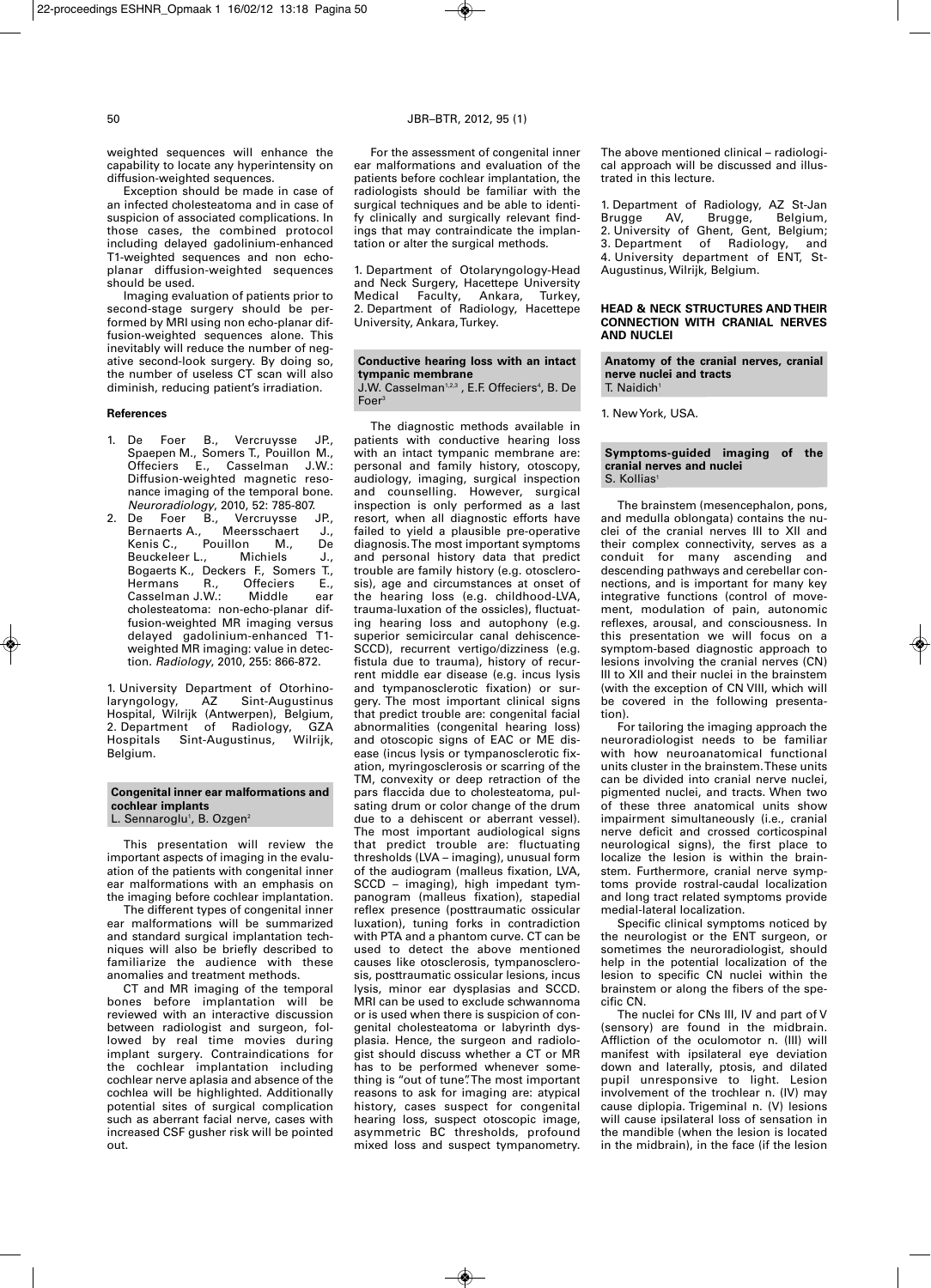is in the upper pons) and ipsilateral loss of pain and temperature in the face (when the lesion involves the pons and medulla oblongata).

The nuclei of CNs VI, VII, VIII and part of V (motor) are located in the pons. Involvement of the abducens (VI) will manifest with palsy of the lateral rectus muscle and medial deviation of the eye. Facial n. (VII) pathologies will manifest with lower motor neuron facial weakness ipsilaterally and loss of taste on the anterior 2/3 of the tongue. Vestibulocochlear involvement is manifested by deafness (indicating a lesion in the cohlear nuclear complex in lower pons) and vertigo, nystagmus and vomiting (when the lesion extends to involve the upper medulla oblongata).

The medulla contains the nuclei for the CNs IX, X, XI, XII and a portion of CN V. Symptoms of decreased gag response and loss of taste on the posterior 1/3 of the tongue should prompt examination of the medulla and the subarachnoid spaces along the course of the Glossopharyngeal n. (IX). Lesions of the Vagus n. (X) and Accessory n. (XI) will be indicated by ipsilateral paralysis of the larynx and soft palate, whereas ipsilateral flaccid tongue weakness should prompt examination of the Hypoglossal n. (XII).

Multiple brainstem syndromes, most known by eponym, manifest with symptoms related to a lesion involving the CN at the brainstem level. Thus the Weber,<br>Claude. Benedict. Nothnagel and Claude, Benedict, Nothnagel Perinaud syndromes, all resulting from midbrain lesions, have in common palsy of the CN III, causing diplopia on lateral gaze but it can also be disconjugate vertical gaze. Facial palsy (CN VII), and sometimes lateral rectus palsy (CN VI) is associated with Millard-Gubler and Foville syndromes and localize a lesion at the level of the pons. Oropharyngeal deficits arising from a lesion at the level of the medulla are seen with Avellis, Jackson, and Wallenberg syndromes and point towards a pathology of the CN and nuclei IX-XII.

The spectrum of pathology entering in the differential diagnosis of lesions involving the nuclei within the brainstem includes mainly focal lesions due to ischemia, neoplasm or demyelination . Less common etiologies include infectious diseases (rombencephalitis, tuberculosis etc), vascular malformation, trauma, hyponatremia, causing central pontine myelinolysis and other less common etiologies.

In summary, knowledge of brainstem anatomy and physiology, and the spectrum of clinical presentation are essential for the imaging assessment of patients with symptoms of cranial nerve deficits for tailoring the appropriate examination in high resolution to specific anatomical segments and for correct diagnosis.

# **Suggested reading:**

- 1. Hurley et al.: J Neuropsychatry Clin Neurosci 22:1, Winter 2010.
- 2. Dickson W.D., et al.: Curr Opin Neurol 23:394-400, 2010.
- 3. Hattingen E., et al.: Clin Neuroradiol 20:81-97, 2010.
- 4. Loeliger M., et al.: Journal of Neuropathology and experimental Neurology: 59:822-829, 2000.
- 5. Maria Rosa Querol-Pascual. Seminars in Ultrasound CT and MRI: 31:220-229, 2010.
- 6. M. Angeles Fernandez-Gil, et al.: Seminars in Ultrasound CT and MRI: 31:196-219, 2010.

1. Institute of Neuroradiology and Magnetic Resonance Center, University Hospital of Zurich, Switzerland.

## **Auditory and vestibular pathways: in vivo anatomy-pathology** J.W. Casselman1,2,3 , M. Safronova4 ,

F. Craighero<sup>5</sup>, B. De Foer<sup>3</sup>

Most often imaging is focused on the inner ear, internal auditory canal (IAC) or cerebellopontine angle (CPA) when patients present with sensorineural hearing loss (SNHL) or vertigo. In case of SNHL most of the pathology is indeed found in these anatomical areas, however some of the causes can also be located in the brainstem or higher along the auditory pathway or even in the auditory cortex.This is different in patients with vertigo in whom most of the pathology can be found along the afferent and efferent vestibular pathways in the brainstem, cerebellum and supratentorial vestibular pathways. MR is the method of choice to visualise these pathways and it is obvious that the radiologist must know this anatomy. The best MR sequences to show these structures are thin slice proton-density/T2 weighted SE/TSE images or sequences using different echo-times (TE) like the m-FFE or medic sequence. On these latter images the myelinated structures like the pathways have a low signal intensity and can be recognized. Also the auditory and vestiblar cortical areas must be imaged and patholgoy must be excluded. Many different lesions can affect the auditory or vestibular pathways. Infarctions are the most frekwent cause of vertigo at the level of the brainstem and cerebellum. Other lesions which can cause vertigo are tumors, multiple sclerosis, trauma, rhombencephalitis etc. However, similar lesions can also be found at the level of the vestibular cortex, although the clinical correlation is less understood and accepted. Similar lesions can also cause SNHL although this is rarely bilateral and profound. Posterior fossa infarctions are more frequently causing vertigo than deafness. Profound bilateral deafness is most frequently caused by trauma involving the brainstem, auditory pathways or auditory cortex although multiple sclerosis, brainstem tumors and rhombencephalitis can also cause bilateral hearing loss.The normal auditory and vestibular pathways, as they can be seen on MR, will be shown in this lecture and the most frequent lesions involving these pathways and the vestibular and auditory cortex will be illustrated.

1. Department of Radiology, AZ St-Jan<br>Brugge AV, Brugge, Belgium, Brugge, 2. University of Ghent, Gent, Belgium, 3. Department of Radiology, AZ St-Augustinus, Wilrijk, Antwerpen, Belgium, 4. Department of Neuroradiology, Hospital Pedro Hispano, Matosinhos Portugal, 5. Department of Radiology, CHU Marseille, France.

# **Imaging the anterior visual pathway** P. Demaerel 1

This presentation reviews the lesions involving the anterior visual pathway in adults and children. In the majority of the pathological conditions, MR is the only imaging modality although CT may occasionally contribute to the diagnosis.

The sensitivity of the MR examination will depend on the quality of the examination, that should be tailored to image the anterior visual pathway adequately.

Optic nerve hypoplasia is a common cause of poor vision in childhood. Associated central nervous system malformations can be seen in up to 40%. Septo-optic dysplasia (formerly called de Morsier syndrome) consists of hypoplasia of the anterior visual pathway, absence of the septum pellucidum and thinning of the corpus callosum.

Optic nerve glioma can be seen in children and in adults but is more common in pediatric patients and is often associated with neurofibromatosis type 1. Involvement can be limited to the optic nerve(s) or can extend into the optic chiasm and optic tracts. Enhancement has been associated with a more aggressive behaviour but there have been reports on spontaneous disappearance of enhancement too. Imaging plays an important role in the follow up during chemotherapy

Optic neuritis in young adults can be isolated but there is a strong association with multiple sclerosis (first manifestation in approximately 20% of the patients). Optic neuritis is a typical clinical diagnosis but MRI can be requested to exclude other pathology mimicking optic neuritis or as part of the diagnostic workup for MS. The presence or absence of brain lesions offers prognostic information. Optic neuritis can easily be depicted on T2 weighted STIR images. Post contrast images are not necessary except when nonarteritic ischemic optic neuropathy is a possible differential diagnosis, because enhancement is absent in the latter.

Optic neuropathy can also be due to infectious, granulomatous and autoimmune disorders but it is ususally not possible to differentiate these entities from demyelinating optic neuritis.

Optic nerve sheath meningioma can be a primary tumour or can be due to extension of an intracranial meningioma into the orbital apex. CT can be useful to demonstrate hyperostosis or calcification.

Optic nerve contusion can be depicted by MRI. However CT should always first be performed to exclude ferromagnetic foreign bodies.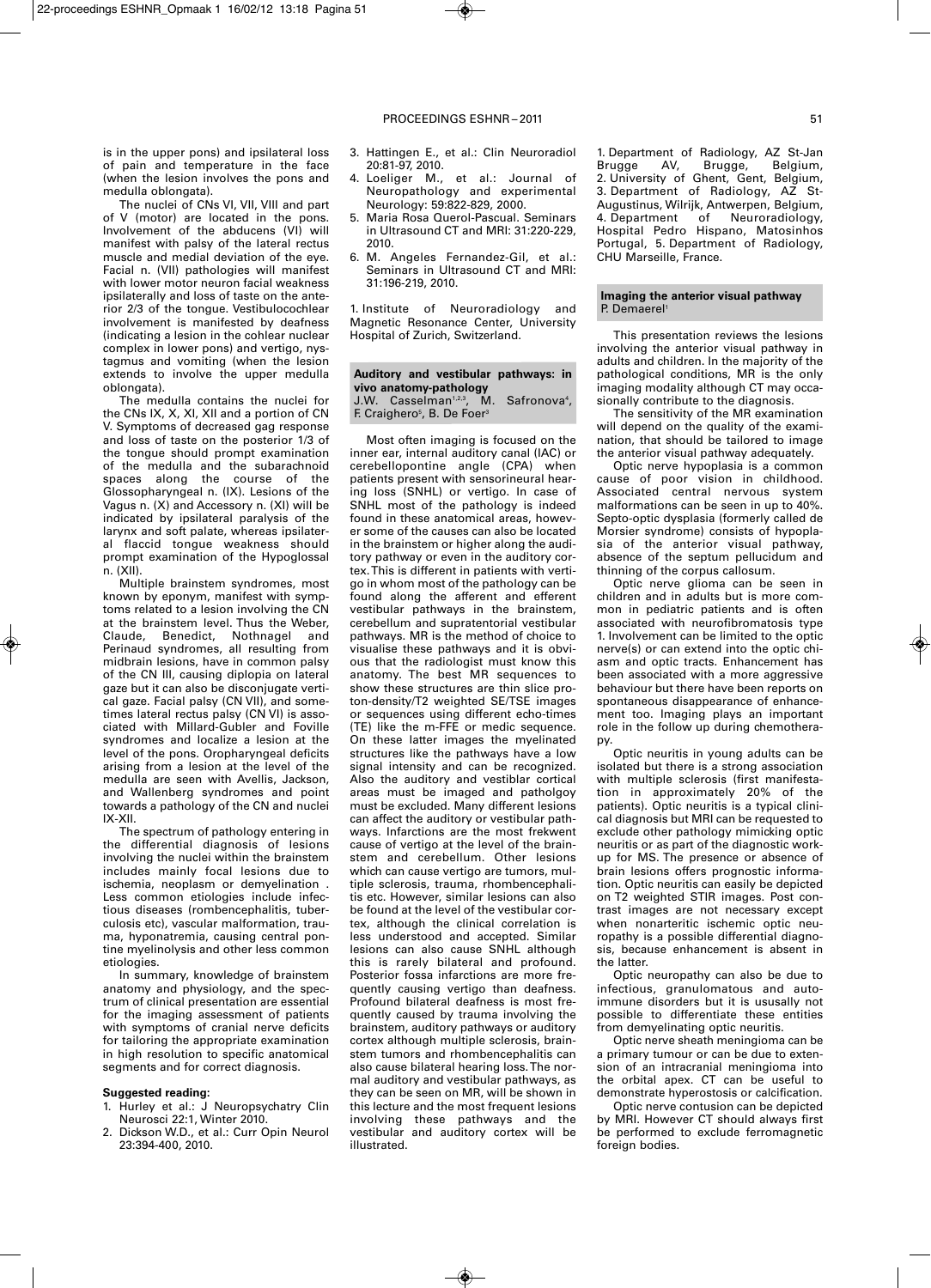Common entities that can lead to compression of the anterior visual pathway will be briefly discussed too.

1. Department of Radiology, University Hospital K.U.Leuven, Belgium.

# **ORAL CAVITY**

#### **How medical imaging can influence the surgical decision making** J. Abeloos1

Today, almost every tumour in the oral cavity is resectable but the surgical dilemma on functional inoperability remains. The functional and cosmetic outcome after ablative surgery in the oral cavity can be enhanced by various types of immediate reconstruction.

Therefore medical imaging is besides the clinical inspection very important.

The depth of invasion and the extent of the tumour in the soft tissues such as tongue, floor of mouth and buccal mucosa gives an idea of the possible outcome. When lesions in the tongue and the floor of mouth cross the midline, they might need bilateral neck dissections.

The invasion of the mandible (cortex and medullar space) let decide about marginal or segmental resection. How far does the resection of the mandible need to be done? The reconstruction will be totally different. On demand fabricated reconstruction plates can facilitate the reconstructions, but an exact medical imaging is mandatory.

Different types of invasion and extent will demonstrate the importance of the imaging in planning the reconstructive possibilities and the functional outcome. This gives an idea of the preoperative assessment on the functional inoperability dilemma.

The different treatment possibilities are discussed with a multidisciplinary oncology experts group, including speech pathologists who are important for the re-education and play an important role in the decision making.

An exact knowledge of the tumour localisation and invasion is necessary in this assessment. In this way the imaging plays an important role and influences the surgical decision making on the treatment.

1. Department Maxillofacial Surgery, Bruges Oncological Head & Neck Centre, A.Z. Sint Jan Brugge, Bruges, Belgium.

## **Imaging of oral cavity cancer –What the surgeon needs to know** F. Dubrulle<sup>1</sup>, F. Bidault<sup>2</sup>

The accuracy of pretherapeutic staging plays an important role in treatment planning of oral cavity tumors.The initial imaging assessment includes MR imaging with contrast and CT.

Both are necessary to provide the clinician with the crucial pretherapeutic information on deep tumor infiltration: MRI is necessary to appreciate the extension to the tongue, the oral floor but also to the retromolar trigone and the deep spaces. Perineural extension has also to be looked for carefully on MRI. CT is the modality of choice to look for cortical erosion or lyses, whereas MRI is useful to detect bone marrow involvement.

An evaluation of the entire upper aerodigestive tract and the cervical lymph nodes has to be realized during this pretherapeutic staging. A thoracic CT is also recommended at the same time.

All these findings can profoundly influence the staging and the management, in particular in case of surgery. Thus, it is necessary to know the potential most common routes of spread of squamous cell carcinomas of the oral cavity, and to be aware of the potential false-positive of imaging, in particular regarding the bone marrow signal on MRI, in order not to overestimate the staging.

We also shall review the sequences of diffusion and perfusion, particularly for the nodal staging and the evaluation before radio-chemotherapy.

1. Radiological Department, CHRU de Lille, Lille, France, 2. Department of Medical Imaging, Institut Gustave-Roussy, Villejuif, France.

# **What's new with Positron Emission Tomography in oral cavity cancer** G. Bonardel, E. Gontier, D. Metivier,

C. Dechaud, M. Soret, H. Foehrenbach<sup>1</sup>

Since its introduction in clinical practice in the 1990's, positron emission tomography (PET), usually with <sup>18</sup>F-fluoro-2-deoxy-D-glucose (18 F-FDG), has become an important imaging modality in patients with cancer. PET, now systematically PET/CT, as metabolic and molecular imaging technique, is more and more involved in the management of head and neck squamous cell carcinoma (HNSCC). In particular, its clinical value in initial staging of neck lymph nodes, metastases or second cancers and in the evaluation of recurrent or residual disease is well established. The metabolic dimension of the technique provides additional prognostic information. FDG-PET is being used frequently on more advanced clinical applications. After chemoradiation, it is used for monitoring the response to therapy to accurately select patients for salvage surgery. The value of PET/CT for radiotherapy planning is still under investigation but it makes a significant difference by identifying malignant normal size nodes, extent of viable tumor and distant disease.

Technical innovation, such as hybrid positron emission tomography/magnetic resonance imaging (PET/MRI) provides also both anatomic and metabolic information in the same procedure but its place has still to be define in clinical practice. From the point of view of biological metabolism, new radiopharmaceutical

probes are being developed. Those hold promise for future refinements in this field.

1. Department of Nuclear Medicine, HIA Val de Grâce, Paris, France.

## **How to differentiate recurrence or post therapeutic changes in the oral cavity** F. Bidault<sup>1</sup>, G. Bonardel<sup>2</sup>

This course reviews the expected imaging findings after treatment of oral cavity squamous cell carcinoma (SCC), and how to differentiate these from complications, and from persistent or recurrent cancer. Follow-up for head and neck SCC is based on clinical, radiological and endoscopic survey. Radiologist must be aware of first location,TNM staging, date and type of treatment. Usual radiological post-radiotherapy changes are: increased enhancement followed by size reduction of salivary glands, oedema of retropharyngeal space and laryngeal soft tissue, thickening and increased enhancement of mucosal space, reticulation of subcutaneous fat, thickening of skin and platysma muscle, atrophy of lymphatic tissue. Changes after surgery depend on surgical resections, neck dissection, type of flap used to reconstruct oral cavity surgical defects. Principal complications are osteonecrosis of the jaw, soft tissue ulceration and fistula. Advanced T or N stage of disease, vascular or lymphatic involvement on pathology, unsatisfactory surgical margins, and long interval between surgery and radiotherapy are risk factors for local recurrence. Main recurrence signs are: growing mass with contrast enhancement (usually at the interface of the operative site and the flap), nodal recurrence (ipsi or contralateral to the primary), bone or cartilage destruction, perineural tumour spread. Authors generally agree about the usefulness of a 3 months imaging follow-up after SCC treatment. CT and MR are both useful and commonly performed. T2 weighted images are known to be helpful in distinguishing recurrent tumour from radiation fibrosis (fibrosis usually remained low in signal intensity on T2 weighted images, while tumour demonstrated higher signal intensity). Diffusionweighted MR imaging with ADC measurement has promising results in some studies for differentiating residual or recurrent SCC from postoperative or postradiation changes. Localized single voxel magnetic resonance spectroscopy measurements were able to differentiate recurrent disease from post-therapeutic tissue changes in a study. FDG-PET/CT value in the evaluation of recurrent or residual disease is well established. Sonographic examination of radiotherapy treated lymph nodes offers a good sensitivity and NPV, but poor specificity and PPV.

1. Department of Medical Imaging, Institut Gustave-Roussy, Villejuif, France, 2. Department of Nuclear Medicine, HIA Val de Grâce, Paris, France.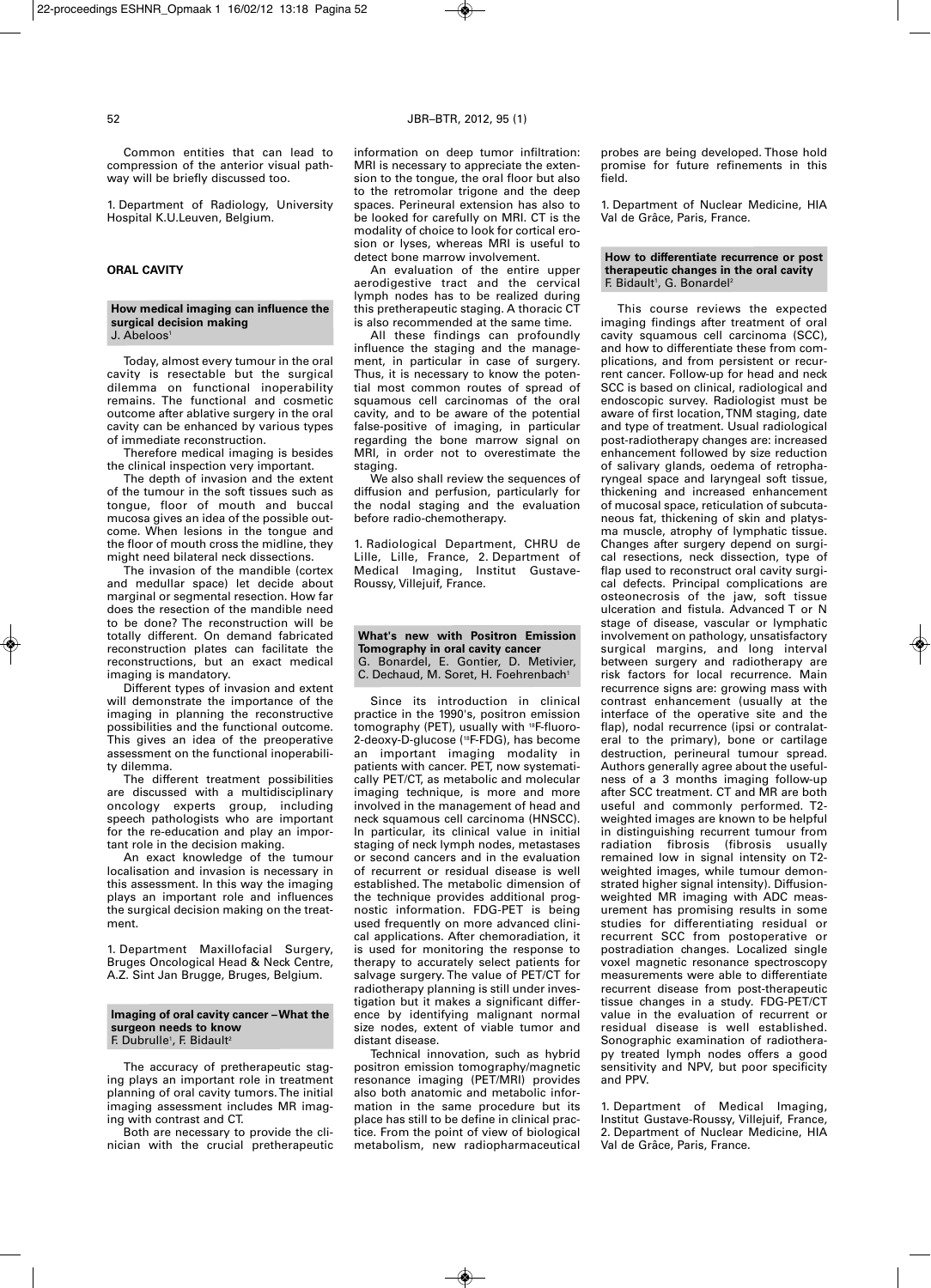# PROCEEDINGS ESHNR-2011 53

# **THE MANCUSO GENERATION**

### **"The hardest thing to do is call an imaging study negative": a critical thinking approach to image interpretation** A.A. Mancuso<sup>1</sup>

Dedication :This lecture is dedicated to Leo. G. Rigler, who taught me that "the hardest thing to do is call a chest x-ray negative", this concept serving as a guiding principle in my career and as the initial inspiration for this presentation.

And to Bill Hanafee for all of his wisdom, leadership and kindness and Paul Ward… who together, created a model of what can be accomplished for interdisciplinary patient care with a spirit of mutual respect and everlasting friendship.

And to my good friend and colleague Kathlyn Marsot-Dupuch whose wonderful spirit left us too soon.

"The hardest thing to do is call an imaging study negative". Assuming you believe this statement is true you must understand and accept this concept as rooted in habitual critical thinking and the development of fluid intelligence. Fluid intelligence directly relies of the application of critical thinking skills with those concepts in unison making it possible for one to determine patterns, make connections and solve new problems.

Critical thinking is about being both willing and able to evaluate one's thinking. The disposition toward of critical thinking is based on character. The traits of a critical thinker and a complete physician being the willingness to learn and develop the habitual intention to be truth-<br>seeking, open-minded, systematic, open-minded, systematic, analytical, inquisitive, confident in reasoning, and prudent in making judgments.

There is a reasonable level of consensus among experts that an individual or group engaged in strong critical thinking gives due consideration to:

- Evidence through observation
- Context of judgment
- Relevant criteria for making the judgment well
- Applicable methods or techniques for forming the judgment

– Applicable theoretical constructs for understanding the problem and the question at hand

This understanding of the interpretive process being best rooted in habitual critical thinking and fluid intelligence development, which then allows us to discard less orderly and potentially error burdened processes such as a primarily gestalt and DDX based educational and reporting/consulting methodologies. In essence the critical thinking model leads us to a fundamentally rules based approach to interpretation and reporting as the basis of our work product.

The building blocks of the critical thinking model in imaging include:

- A thorough knowledge of the normal anatomy
- And normal variants (based on a reliable normative data base when available)
- Having clinical information (context)
- A rules/structure by which to call study negative
- Rejecting interpreting studies only by "Gestalt" or other random processes Following this model some of the goals for our reports become to:
- Avoid false negatives-which is a focus of this presentation
- Set reasonable expectations about what a negative imaging report means in a specific clinical context
- State a degree of confidence (whenever possible) of the negative interpretation for excluding specific pathologies (whether asked or not)

This presentation will identify specific clinical contexts with high error rates that are from the following categories:

- **Interpretive**
- Process (protocol application)
- Error poses unusually high risk to patients

As Examples-situations with high error rate for disease exclusion have been chosen

- Temporal bone- Anatomically a confined, complex (lots of small structures) region with numerous, diverse indications for study
- Invasive fungal sinus disease in immune compromised patients — a critical and usually high acuity situation, that requires exclusion of a





Bill Hanafee in his office at UCLA circa 1970's preparing teaching and in retirement in north San Diego County likely getting ready to shoot a round of golf with his long time friend and colleague Paul Ward.

specific condition with a high degree of confidence

- Facial pain and otalgia "screening" of a relatively large anatomic area, requires numerous observations, diverse pathology – wherein the incidence of identifiable causative pathology is relatively low
- Our overall goals are to:
- Seek ways to make imaging relevant
- Ensure close cooperation with referring clinicians
	- Understand what the clinicians really needed to know from imaging in a very specific clinical context and communicate that information clearly

The intended result of applying this continuum of the critical thinking, knowledge and resultant wisdom would be to produce the best possible diagnostic imaging process from acquisition to consulting and reporting.This would include assuring optimal resource utilization, which in turn leads to uniformly high quality images those images eventually facilitating the best possible timely consultations and written reports.

Realizing these goals requires access to the entire scope of core knowledge needed to plan, perform and interpret an imaging exam. This includes applied physics, anatomy and pathophysiology. Such core knowledge must then be expanded within the known specific clinical context. Core knowledge might also be applied to a clinical situation never before encountered and, with good fluid intelligence skills (wisdom and judgment), resulting in the correct decision making in what might otherwise be a confounding situation.

1. Department of Radiology, University of Florida College of Medicine, Gainesville FL, USA.

**Temporal bone imaging: from basics to benchmark (and beyond)** B.M. Verbist<sup>1,2</sup>, M. Lemmerling<sup>3</sup>

Marc Lemmerling and Berit Verbist spent a visiting fellowship with Prof Dr A.A. Mancuso in 1996 and 2003 respectively.The vast and varied patient population at Shands at the University of Florida allowed them to immerse themselves in all aspects of Head and Neck radiology. Yet they both shared a special interest in the temporal bone.Thanks to the remarkable teaching skills ofTony Mancuso they rapidly increased their knowledge and insights into this fascinating topic. This has shaped their clinical work and teaching and it has laid the foundation to scientific work about middle and inner ear anatomy (Marc Lemmerling) and imaging evaluation of the inner ear in regard to cochlear implantation (Berit Verbist). This joint lecture will reflect on the evolution of temporal bone imaging in the past 2 decades.

1. Department of Radiology, LUMC, Leiden, The Netherlands, 2. Department of Radiology, UMCN, Nijmegen, The Netherlands, 3. Department Radiology, AZ Sint-Lucas, Gent, Belgium.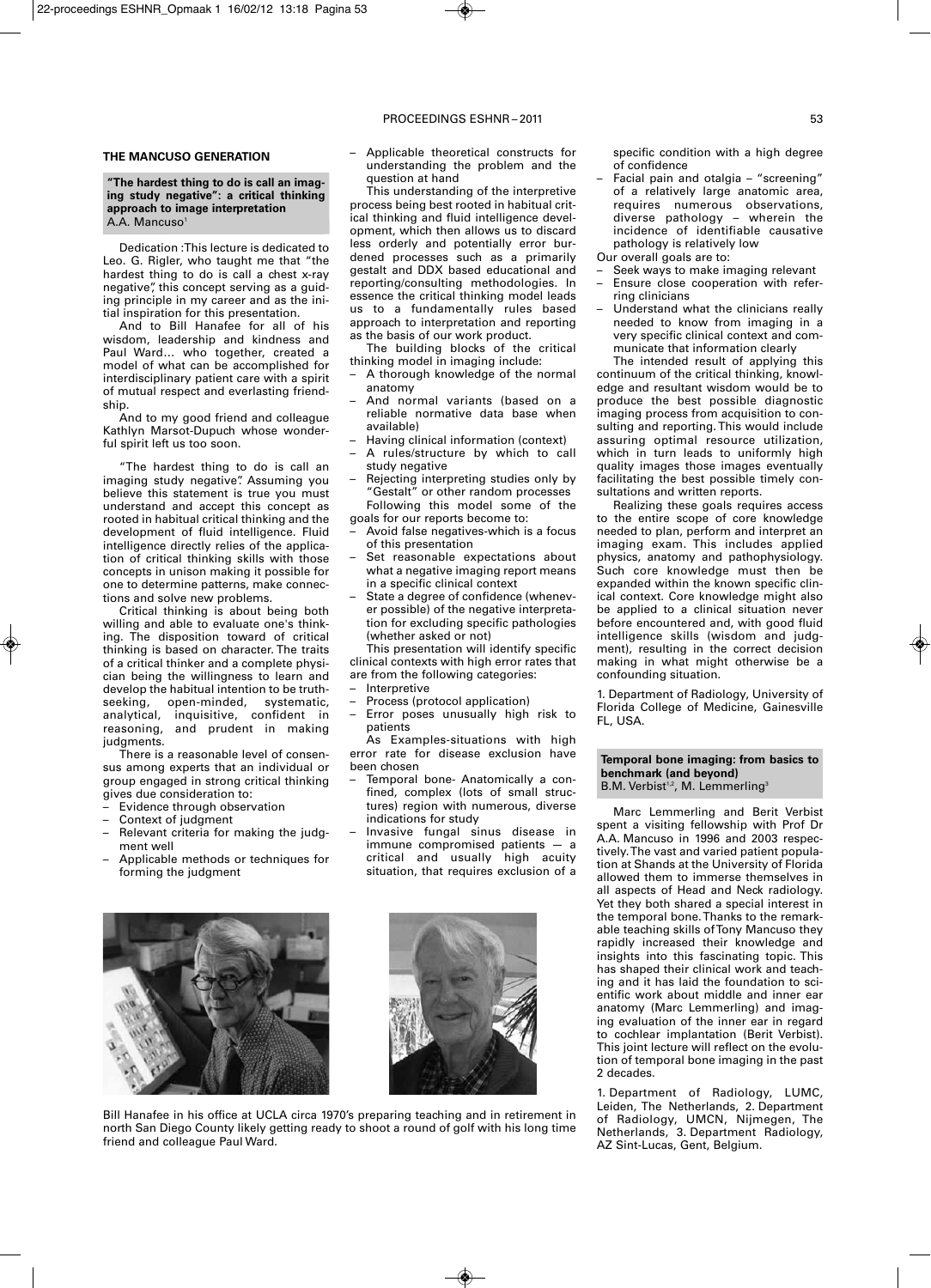# 54 JBR–BTR, 2012, 95 (1)

#### **Imaging of the larynx and hypopharynx:The Gainesville Foundation** F.A. Pameijer<sup>1</sup>

Many reports in literature to date have recognised a positive correlation between tumor volume and prognosis for all subsites of the head and neck. Therefore, pre-treatment volumetric analysis may have predictive value for patient outcome (independently from the currently usedTNM classification).

Treatment options for patients with squamous cell carcinomas of the larynx and hypopharynx include radical surgery, conservation surgery and definitive radiotherapy (RT). In recent years, chemoradiation therapy has become one of the main options for organ preservation therapy in these patients, with salvage surgery reserved for local recurrence. Even in advanced cancers, modern concomitant chemoradiotherapy can achieve relatively high locoregional control and survival rates. With all these different treatment strategies available, it is crucial to select individual patients for the right therapy.

In two reports, published as early as 1990 and 1993, from the University of Florida (UFL) raglottic carcinomas andT3 glottic carcinomas respectively, pre-treatment (volumetric) analysis of CT examinations has been shown to be potentially useful in this selection.

After an introduction in the principles of tumor volume determination, the value of (CT-determined) parameters as prognostic factors for treatment outcome of head and neck cancer patients after definitive radiation therapy will be presented.The focus will be on laryngeal and hypopharyngeal carcinomas, emphasizing tumor volume and cartilage sclerosis. Different combinations of these two parameters resulted in CT-bases pretreatment risk profiles that were able to classify individual patients at low-, moderate- and high-risk for local failure after curative RT.

Post-RT CT studies can also predict local failure in patients with laryngeal carcinomas treated with definitive RT using a post-RT score, developed at UFL.

1. Department of Radiology, University Medical Center Utrecht, Utrecht, The Netherlands.

#### **The larynx, hypopharynx and beyond: The Spin-Off** R. Hermans1

CT and MRI are well established methods in the initial diagnostic evaluation of head and neck malignancy, and are also widely used for treatment monitoring and follow-up. MRI is the preferred method for imaging certain tumour sites, such as the nasopharynx, skull base and sinonasal cavities.

As in other areas of the body, the results obtained with these anatomybased imaging methods are not always optimal, because of difficulties to identify early disease or small volume lesions, as well as to differentiate tumour from inflammation and/or scar tissue.

The localisation and extent of primary squamous cell cancer, one of the most common types of malignant disease in this region, is usually well defined by CT or conventional MRI. However, the characterisation of small neck lymph nodes remains a difficult issue with anatomybased imaging methods.The use of ultrasmall superparamagnetic iron oxide (USPIO) particles, a contrast agent accumulating in normal lymphoid tissue, has shown variable accuracy for nodal staging in the head and neck. Also, the routine use of USPIO-MRI is hampered due to limited availability and logistical problems concerning administration of this contrast agent.

Although diffusion-weighted MRI (DWI) is already a long time in use for evaluation of brain diseases, its potential utility for evaluating extracranial neoplastic disease is only recently recognized. For staging neck lymph nodes in squamous cell cancer, high sensitivities and specificities were reported, better than what is obtainable by CT or conventional MRI. This increased accuracy is mainly due to improved detection of subcentimetric nodal metastases. If these results are confirmed, this improved pretherapeutic nodal characterization may result in a closer conformity of the radiation target volume to the anatomical tumour extent, and reduce side effects of treatment when intensity modality radiotherapy is applied.

Differentiation of treatment induced tissue changes, especially after (chemo) radiotherapy, and persistent or recurrent cancer, is another topic in which DWI may be very helpful.

Studies investigating the role of DWI as prognostic tool during, and very early after treatment, are ongoing. Preliminary results are encouraging, and if confirmed, tailoring treatment according to the very early individual response, as seen on DWI, may become feasible.

For several of these possible applications of DWI in head and neck cancer, currently FDG-PET is being used or advocated. However, FDG is not an entirely specific cancer tracer, and false positive finding are not uncommon. The spatial resolution of PET is relatively low, potentially leading to false negative results. DWI is an interesting alternative, as correlation with anatomical MR images acquired during the same study is possible, allowing precise anatomical localisation of the observed abnormalities. DWI also appears to better discriminate between neoplastic disease and inflammatory changes than PET. DWI is a method that can be performed at a lower cost than PET, without the need for an external tracer, and without exposure of the patient to ionising radiation.

FDG-PET is, in general, not recommended for the routine diagnostic workup of a head and neck neoplasm. However, FDG-PET should be performed in case of a clinically unknown cancer, if CT or MRI fail to reveal the primary tumor. Also, in case of evidence of extranodal tumour spread, or if adenopathies are present low in the neck (both factors increase the risk of metastasis), FDG-PET can be used to search for distant disease.

1. Department of Radiology, University Hospitals Leuven, Leuven, Belgium.

# **CONE BEAM CT**

#### **Radiation aspects of TMJ Imaging- An update on dose and risk** J. Ludlow1

This lecture will identify the risks from ionizing radiation that result from dental and maxillofacial CBCT examinations and discuss alternative ways for measuring exposure and calculating dose. Options in CBCT equipment and how these influence image and dose characteristics will be described. The importance of matching options to the objectives of imaging will be discussed. We will explore ways to reduce the risks from diagnostic imaging.

1. Radiology Section, Department of Diagnostic Sciences and General Dentistry, University of North Carolina, School of Dentistry, Chapel Hill, USA.

#### **Dento-alveolar, implant & orthodontic indications for CBCT imaging** R. Jacobs<sup>1</sup>

During the last decade, there has been an upward trend in using 3D information as an aid to dentomaxillofacial diagnostics and surgical planning. This is further strengthened by the introduction of dental cone beam CT allowing volumetric jaw bone imaging at reasonable costs and doses. CBCT imaging may offer numerous diagnostic potentials and even change treatment strategies in oral health care. This definitely applies to orthodontics, implant surgery and other dentoalveolar diagnostic challenges. An exponential growth of the different CBCT machines available and fast evolutions with respect to dose and image quality have created an almost unbridgeable time gap between reporting of scientific evidence and the actual clinical use of CBCT. Recent studies in the framework of the SedentexCT Euratom project indicate crucial differences in radiation dose, image quality, dimensional accuracy and artefact expression depending on both equipment and patient factors. The impact of those variables to the resulting diagnostic requirements for orthodontics, implant and other dentoalveolar surgery will be discussed.

1. Oral Imaging Centre, K.U.Leuven, Leuven, Belgium.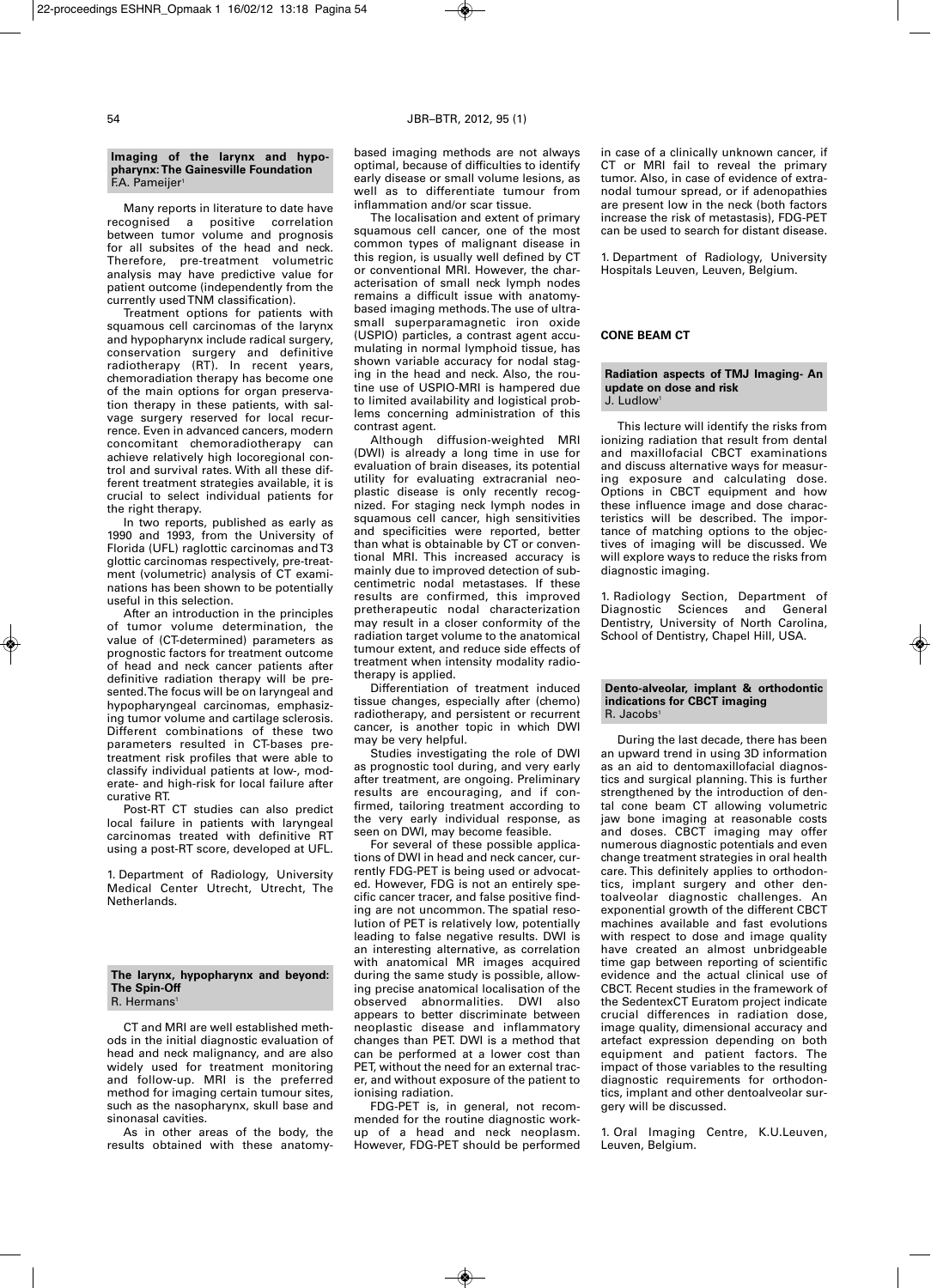# PROCEEDINGS ESHNR-2011 55

# **Use of CBCT in dental implant treatment**

T.A. Larheim<sup>1</sup>

Since it came available in the late 1990s, CBCT has rapidly and increasingly been used in dentistry. As judged from the literature and own experiences, the imaging modality has been particularly popular for examination of patients selected for implant treatment. The lecture will give an overview of the topic, focusing on pre-operative imaging of the alveolar ridge (size and shape evaluation) and anatomical structures to be avoided during surgery, software programs for treatment planning, as well as stent and ridge augmentation (sinus lift) procedures. Also postoperative imaging will be discussed, in particular related to complications.

1. Department of Maxillofacial Radiology, Faculty of Dentistry, University of Oslo, Norway.

## **Combination of CBCT imaging & 3D stereophotogrammetry in maxillo-facial deformity** S. Bergé<sup>1</sup>

The three important tissue groups in orthognathic surgery (facial soft tissues, facial skeleton and dentition) can be referred to as a triad. This triad plays a decisive role in planning orthognathic surgery. Technological developments have led to the development of different three-dimensional (3D) technologies such as multiplanar CT, cone beam CT and MRI scanning, 3D photography modalities and surface scanning. An objective method to predict surgical and orthodontic outcome should be established based on the integration of structural (soft tissue envelope, facial skeleton and dentition) and photographic 3D images. None

of the craniofacial imaging techniques can capture the complete triad with optimal quality.This can only be achieved by 'image fusion' of different imaging techniques to create a 3D virtual head that can display all triad elements. An overview of current possibilities on image fusion in the craniofacial area will be presented. The focus will be on the value of stereophotogrammetry within this way of working.

#### **Lit.:**

Digital three-dimensional image fusion<br>processes for planning and evaluating processes for planning and evaluating orthodontics and orthognathic surgery. Plooij J.M., Maal T.J., Haers Borstlap W.A., Kuijpers-Jagtman A.M., Bergé S.J. A systematic review. Int J Oral Maxillofac Surg, 2011 Apr, 40(4): 341-52.

1. Department of Oral and Maxillofacial surgery of the Radboud University Nijmegen, Nijmegen, the Netherlands.

**Other and new indications / quality** J.W. Casselman1,3,4 , G.R.J. Swennen2 , J. Abeloos<sup>2</sup>, D. Volders<sup>1</sup>, K. Mermuys<sup>1</sup>, B. De Foer4

Many Cone Beam CT's (CBCTs) are bought to perform Dentascan and 3D-Face/Skull studies. However sinus imaging today became the major application, but other applications as face/nose trauma, TMJ, swallow studies and pharyngography, temporal bone imaging (and cochlear implants), dacryocystography, cervical spine etc. are possible. Newer systems can even replace conventional CT for imaging of the wrist-hand, elbow, ankle-foot and knee. In the MSK field CBCT can also be used to visualise structures around osteosynthetic materials (metal).

Most CBCT systems are not able to perform all these different studies and therefore one has to look for a system that is able to provide the locally needed studies. High resolution systems are needed to perform temporal bone studies using more powerful X-ray tubes and with a resolution of at least 0.100 mm or 100 µ. Some of the newer systems are even able to reach resolutions of 75 µ. This high resolution also opened possibilities for CBCT in "endodontology" and "periodontology". Double rotation systems are needed to perform 3D-Face/Skull studies (2 overlapping slabs, stitched together to cover the whole skull). Systems with a gantry are needed to perform studies of peripheral joints.

Immobilization is crucial and therefore the necessary time should be invested to position and immobilize the patients, as the slightest movements will destroy the high resolution  $\leq 0.2$  mm quality. Moreover nurses must perform enough studies per day to become experienced enough especially when they have to perform the whole spectrum of possible studies. Once high quality images are achieved, CBCT can start to replace MDCT in the above mentioned indications. In our institution CBCT even completely replaced conventional multidetector CT for imaging of the temporal bone because CBCT provides significantly higher resolution. The easy access to the system, the very low irradiation dose and the spatial resolution have guaranteed CBCT a strong place between the other imaging systems. Unfortunately, one drawback remains. Acquisition time is routinely between 20 and 40 seconds, too long to perform studies in moving children or elderly patients.

1. Department of Radiology, 2. Maxillo-Facial Surgery, AZ St-Jan Brugge AV, Brugge, Belgium, 3. University of Ghent, Gent, Belgium, 4. Department of Radiology St- Augustinus, Wilrijk, Belgium.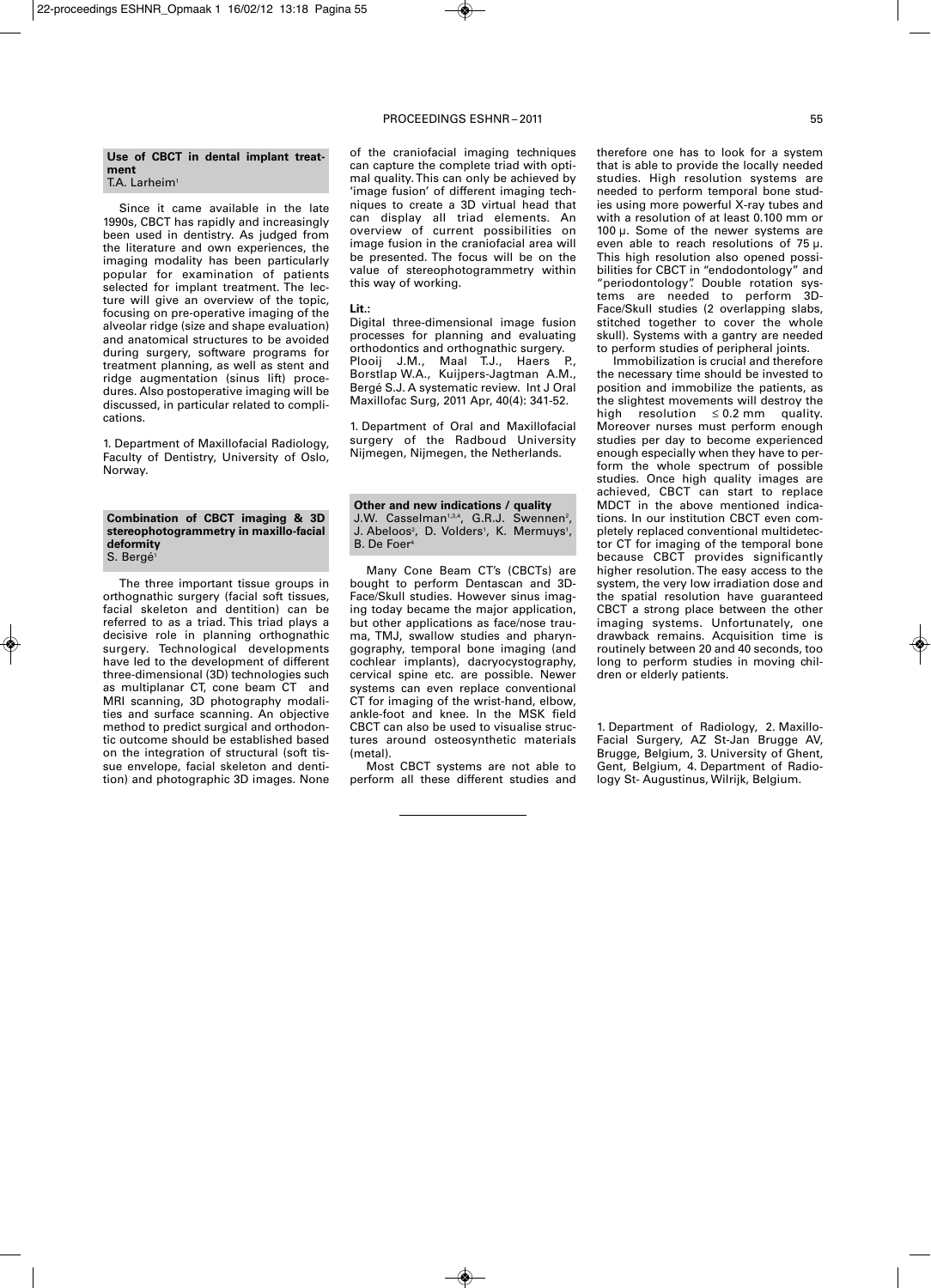# **REFRESHER COURSE**

# **PART 1**

## **Anatomy of the skull base** H.B. Eggesbø<sup>1</sup>

The skull base is made up of five membranous bones: the frontal, ethmoid, sphenoid, temporal and occipital bone. From above, the skull base can be divided in the anterior, middle and posterior cranial fossae. From below, no clear boundaries are defined. The bony anatomy of the foramina and fissures is best evaluated using CT, while MR is superior for imaging the nerves and vessels passing through and the soft tissue on each side of the skull base.

The anterior cranial fossa extends from the posterior wall of the frontal sinus to the roof of the sphenoid sinus (planum sphenoidale and anterior pterygoid processes).The paired frontal bones form the lateral boundaries. The central ethmoid bone contains the deep olfactory fossa with the olfactory nerve (I) fibers passing the cribriform plate. The border between the olfactory fossa and the anterior ethmoid sinus is the thin and vulnerable lateral lamella that attaches superiorly to the roof of the ethmoid sinus (foveolae ethmoidale). Posterior in the anterior fossa, the sphenoid bone contains the optic canal with the optic nerve (II) and ophthalmic artery.

The anterior fossa contains the frontal lobes, while the orbits and paranasal sinuses are situated below the skull base.

The middle cranial fossa is formed by the basisphenoid, the lesser and greater sphenoid wings. The superior orbital fissure (SOF) is a slit-like opening between the greater and lesser wing, and the inferior orbital fissure (IOF) is the opening between the greater wing and the maxillary bone.

The basisphenoid contains the sella turcica limited by the tuberculum sella anteriorly, dorsum sella posteriorly, and cavernous sinus laterally.The oculomotor (III), trochlear (IV), abducens (VI), and ophthalmic nerve  $(V_1)$  pass through the cavernous sinus before entering SOF.

The maxillary nerve  $(V_2)$  also runs through the cavernous sinus, but leaves through the foramen rotundum into the pterygopalatine fossa. Before continuing through the IOF, the maxillary nerve exchanges nerve fibers in the sphenopalatine ganglion with the greater petrosal nerve that enters the pterygopalatine fossa from the bony Vidian canal.

The mandibular nerve  $(V_3)$  leaves the skull base through the foramen ovale in the base of the greater wing. Posterolateral is the foramen spinosum with the middle meningeal artery.

The carotid artery enters the petrous temporal bone from below and runs anteromedially in the carotid canal inside the skull base before entering the foramen lacerum and then the cavernous sinus.

The middle fossa contains the temporal lobes. The retropharyngeal, parapharyngeal, prevertebral, carotid and masticator spaces border the skull base below.

The posterior cranial fossa is the largest and deepest fossa formed by the occipital bone and petrous part of the temporal bone. The fossa contains the porus acusticus internus with the facial (VII) and vestibulocochlear (IX) nerves, the jugular foramen with the glossopharyngeal (IX), vagus (X), and accessory (XI) nerves, and the hypoglossal canal with the hypoglossal nerve (XII).

The jugular vein runs through the posterolateral part of the jugular foramen.

The posterior fossa contains the cerebellum, and the brainstem running through the foramen magnum.

1. Department of Radiology, Aker University Hospital, Oslo, Norway.

#### **Pathology of the anterior and central skull base** R. Jacobs<sup>1</sup>

1. Department of Radiology, University Hospitals Leuven, Leuven, Belgium.

### **Temporal bone pathology** C. Czerny<sup>1</sup>

The incidence of imaging of the temporal bone in case of disease has been increasing over the past decades.

Especially, imaging techniques such as Multi-Detector-Spiral-CT (MDCT) and Magnetic Resonance Imaging (MRI) provide substantial information for the correct diagnose of potential abnormalities/diseases.

MDCT is performed in the axial plane<br>with coronal/sagittal reconstructed coronal/sagittal reconstructed planes. The section thickness should be  $2 \times 0.6$  mm/2  $\times$  0.5 mm, the FOV ~20 cm, the matrix  $\geq 512 \times 512$ , the reconstructed section thickness 0.65-1.0, and a HRCT bone window level setting should be obtained. MRI is performed with a FLAIR or T2w FSE of the head, and a 3D T2w high-resolution thin-section sequence of the inner ear in the axial plane, and aT1w sequence before and after the intravenous application of contrast material in the axial plane and additionally (if necessary) in the coronal plane.

Apart from the normal anatomy of the structures of the temporal bone, there are also variants, which should be known.

The pathologic entities include congenital malformations of the external, middle, and inner ear. The acquired pathologies consist of inflammatory lesions, cholesteatomas, and tumors as well as posttraumatic changes.

In this refresher course the variants, the congenital malformations, and the acquired pathologies of the temporal bone especially of the middle and inner ear will be shown (see figs.).

1. Department of Radiology, University of Vienna, Austria.



Diffusion-weighted MR image of a cholesteatoma



CM-enhancedT1w MR image vestibular schwannoma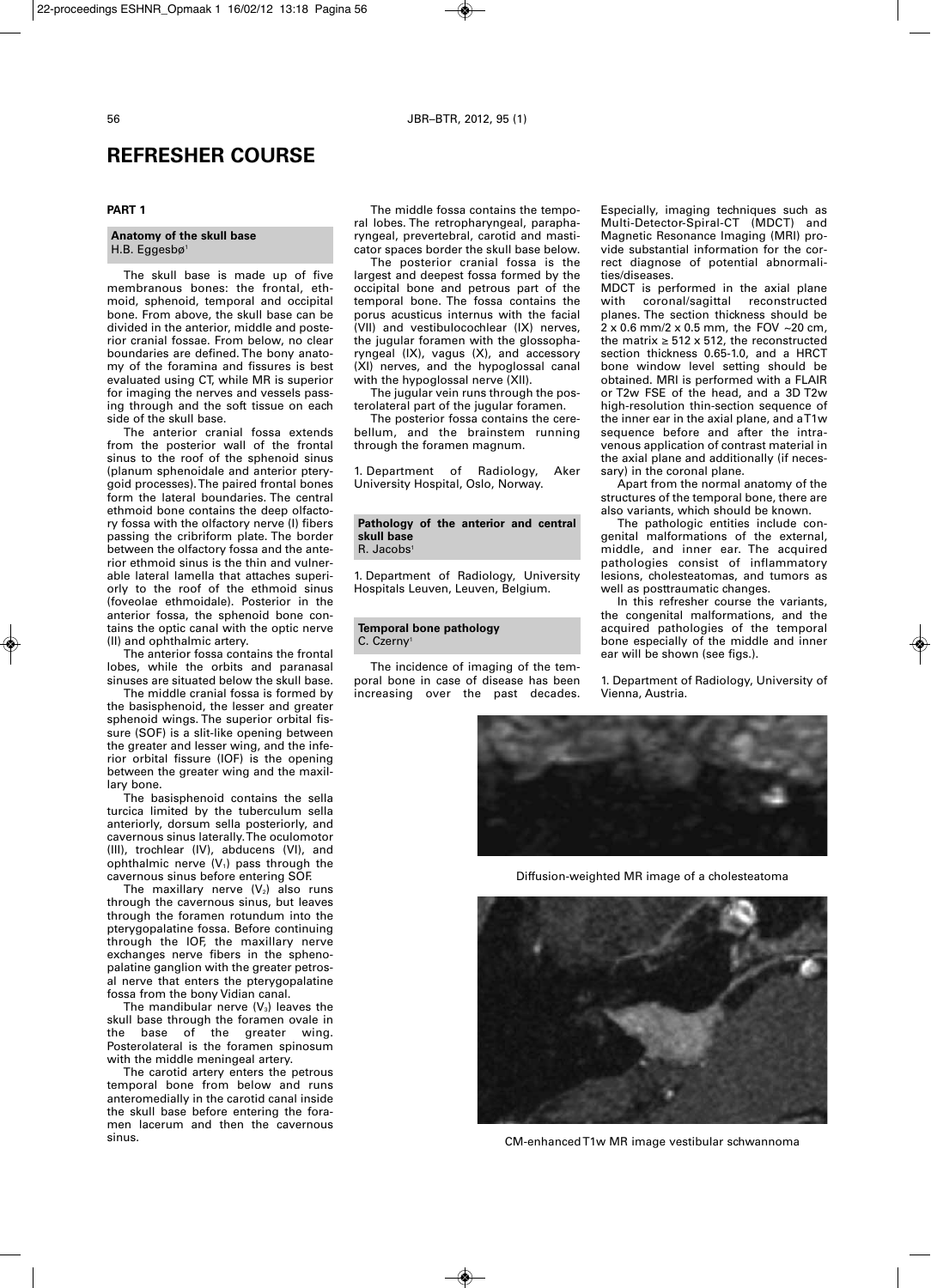# PROCEEDINGS ESHNR-2011 57

# **The parapharyngeal space** M.G. Mack<sup>1</sup>

The parapharyngeal space is a deep space in the neck in the shape of an inverted pyramid with its base attaching to the skull base and the apex reaching the level of the hyoid bone. It is bordered on its medial side by the naso- and oropharynx, on its anterolateral side by the masticator space, on its posterolateral side by the deep lobe of the parotid gland, and on its posteromedial side by the retropharyngeal space. Some authors devide the parapharyngeal space into two compartments on the basis of its relationship to the styloid process or, more precisely, to the tensor-vascular-styloid fascia and used terms such as "parapharyngeal space" that may sometimes be confusing. Some authors limit the parapharyngeal space to the fatty space anterior to the carotid space, while others consider the suprahyoid part of the carotid space to be part of the parapharyngeal space, then often called postytloid compartment of the parapharyngeal space.

The importance of the parapharyngeal space also lies in its relationship with the other spaces of the neck

The contents of the prestyloid compartment include the minor or ectopic salivary gland, branches of the mandibular division of the trigeminal nerve, internal maxillary artery, ascending pharyngeal artery, and pharyngeal venous plexus, whereas those of the poststyloid compartment (also called carotid space) include the internal carotid artery, internal jugular vein, cranial nerves IX-XII, cervical sympathetic chain, and glomus bodies.

Intrinsic and extrinsic parapharyngeal space pathology will be discussed.

1. Department of Diagnostic and Interventional Radiology, University of Frankfurt, Frankfurt Main, Germany.

#### **PART 2**

**Cranial nerves I-VI** M. Lemmerling<sup>1</sup>

Imaging of the upper cranial nerves is mostly performed with axial and coronal standard T1- and T2-weighted images, in combination with thin sliced heavily T2 weighted images to visualize the cisternal nerve segment. Coronal images should always cover the complete peripheral course of the nerve as well as its origin in the brain stem. In selected cases additional sequences are an option (e.g. FLAIR if suspicion of demyelinating disease, DWI for ischemia in the elderly, …).

Olfactory nerve (N. I)

Coronal images can nicely demonstrate the olfactory bulb and tract. They also show the olfactory cortex in the frontal and temporal cerebral lobes. Trauma with hemosiderin deposits in this cortex is frequently seen in patients with anosmia. It is consequently interesting to<br>perform a susceptibility-weighted susceptibility-weighted sequence in such patients.

Optic nerve (N. II)

Coronal images are also very useful to image the second cranial nerve. Frequent indications for optic nerve imaging are suspicion of optic neuritis (mostly related to MS), or optic nerve tumor (most frequent glioma, and sometimes meningioma). Optic neuritis is best seen on coronal T2-weighted images performed with fat suppression techniques, and also on coronal postgadolinium fat suppressed T1-weighted images. Low grade optic nerve gliomas are most frequent in children (often with neurofibromatosis type I). More aggressive ones are seen in adults. Optic nerve sheath meningiomas are rare and most frequently occur in middle age females.

Oculomotor, trochlear and abducens nerve (N. III, IV, and VI)

These cranial nerves are responsible for eyeball motion. The trochlear and abducens nerve respectively innervate the superior oblique muscle and the lateral rectus muscle. All other eyeball muscles, as well as the levator palpebrae superioris muscle, are supplied by the oculomotor nerve. These 3 nerves run through the cavernous sinus and the superior orbital fissure towards the orbit. Imaging of these nerves is often done in non-diabetic patients with diplopia. Frequently seen anomalies are brain stem ischemia, infectious or malignant meningeal disease along the cisternal course of the nerves, or infectious or tumoral lesions in the cavernous sinus, superior orbital fissure, or orbit.

Trigeminal nerve (N. V)

The trigeminal nerve is the largest cranial nerve. It transmits sensory information from the face, and provides motor information to the muscles of mastication. Meckel 's cave contains the trigeminal ganglion and the trifurcation in the ophthalmic (N. V1), maxillary (N. V2), and mandibular (N. V3) nerves. In patients with trigeminal neuralgia a careful and systematic inspection of many skull base structures is mandatory (Meckel 's cave, the cavernous sinus, superior orbital fissure, pterygopalatine fossa, foramen rotundum, foramen ovale, Vidian canal, canals for the palatine nerves, canal for the infraorbital nerve, mandibular alveolar canal, …), as well as inspection of the more peripheral course of the different nerve divisions (masticator space, …). Frequent anomalies are meningiomas, schwannoma, infectious, and metastatic disease. Using a segmental approach based on locations (brain stem, cisternal segment, middle cranial fossa, peripheral course) can help to narrow the differential diagnosis.

1. Department Radiology, AZ Sint-Lucas, Gent, Belgium.

**Cranial nerves VII-XII** F. Veillon1

1. Strasbourg, France.

## **The masticator space** M. Lemort<sup>1</sup>

The masticator space (MS) is part of the deep spaces of the supra-hyoid head and neck delimitated by the different components and reflection sheets of the deep cervical fascia. It includes the masticator muscles, ramus of the mandible and several vascular or nervous structures of interest. A careful examination of this space is of utmost importance for the staging and follow-up of facial and pharyngeal tumours. Access to foramen ovale is possible through the masticator space. Pterygo-palatine fossa, which is part of this space, is a major crossways between intracranial compartment, orbits, nose and oral cavity. Some lesions may also arise from the components of the MS such as schwannomas, bone or soft tissues tumours.

This course will covers in depth the anatomy and MR anatomy of the MS and its limits, using both anatomical documents and annotated high-resolution MR sections. It also will review the main primary and secondary pathologies affecting the MS.

1. Institut J. Bordet, Cancer Center of Université Libre de Bruxelles, Brussels, Belgium.

#### **The oral cavity and oropharynx** S. Golding<sup>1</sup>

The area comprises: oral cavity (lips, buccal cavity, tongue, oral floor, alveolar ridge and retromolar trigone, and hard palate), and oropharynx (base of tongue, tonsil, soft palate and pharyngeal wall). In imaging practice the most common lesions in practice are dental sepsis, carcinoma, lymphoma, ectopic salivary neoplasms and pharyngeal abscess. Others include benign lesions mimicking neoplasms, neoplasms of musculoskeletal, neurogenic and vascular origin, and thyroglossal remnants. Infection of the teeth or tonsils must always be considered and reactive lymph node hyperplasia is common. Dental radiographs must be obtained in suspected sepsis.

MRI may be regarded as the technique of choice in all focal disease of the oral cavity and oropharynx. PET/CT offers advantages, most especially in the detection of clinically occult cervical node metastases. Diagnosis is usually by clinical inspection and biopsy; imaging is rarely required for diagnosis. The major role of imaging is disease staging; this may include staging benign lesions for resection.

The internationally accepted staging criteria (TNM System) of this area are based on measurements of visible disease and do not provide good correlation with clinical management.The radiologist should report the extent of disease shown by imaging rather than stating a TNM stage. Other indications for imaging neoplasms are disease monitoring during treatment, and detection of recurrence.